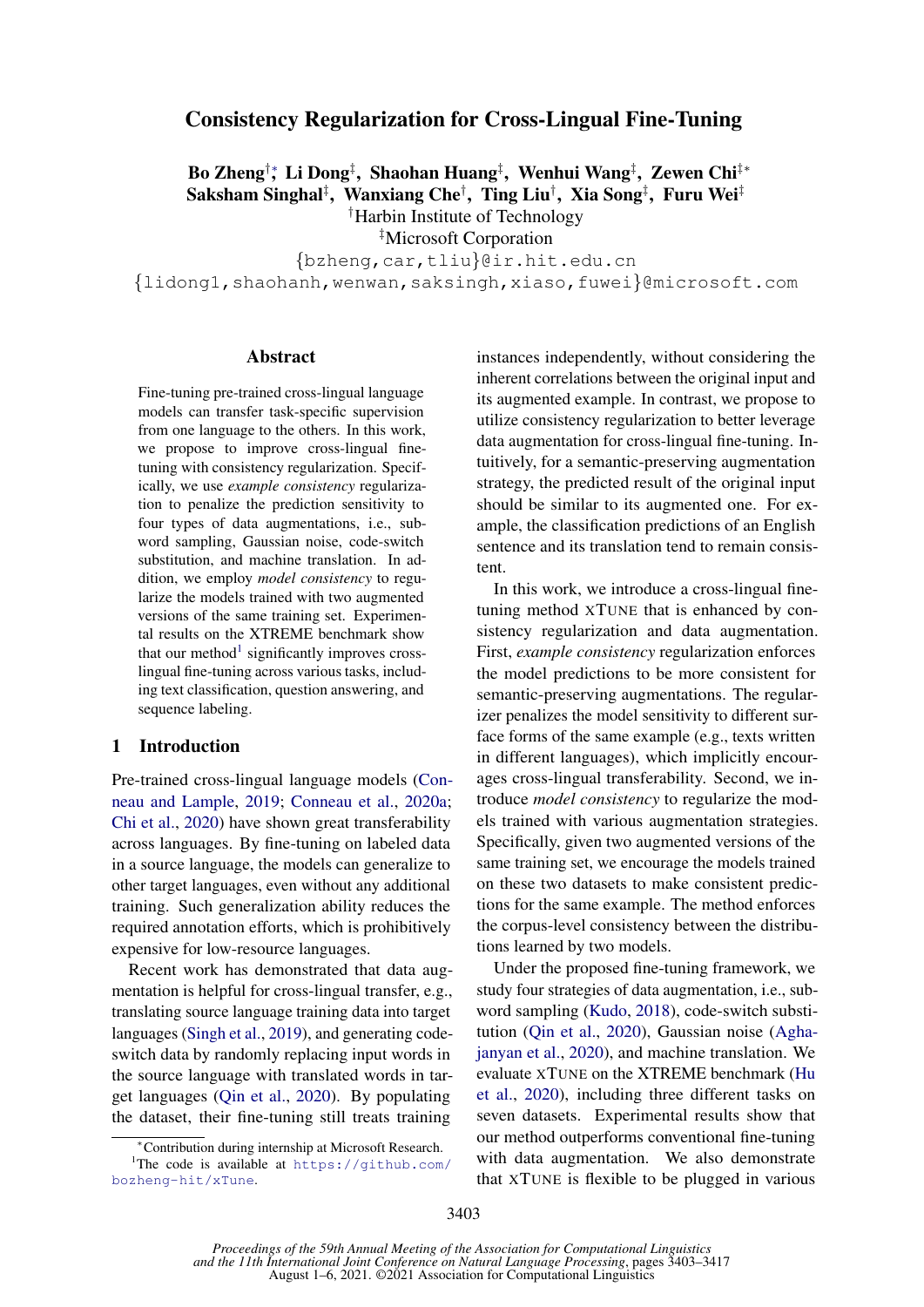tasks, such as classification, span extraction, and sequence labeling.

We summarize our contributions as follows:

- We propose XTUNE, a cross-lingual finetuning method to better utilize data augmentations based on consistency regularization.
- We study four types of data augmentations that can be easily plugged into cross-lingual fine-tuning.
- We give instructions on how to apply XTUNE to various downstream tasks, such as classification, span extraction, and sequence labeling.
- We conduct extensive experiments to show that XTUNE consistently improves the performance of cross-lingual fine-tuning.

## 2 Related Work

Cross-Lingual Transfer Besides learning crosslingual word embeddings [\(Mikolov et al.,](#page-9-4) [2013;](#page-9-4) [Faruqui and Dyer,](#page-8-4) [2014;](#page-8-4) [Guo et al.,](#page-8-5) [2015;](#page-8-5) [Xu](#page-10-0) [et al.,](#page-10-0) [2018;](#page-10-0) [Wang et al.,](#page-9-5) [2019\)](#page-9-5), most recent work of cross-lingual transfer is based on pre-trained cross-lingual language models [\(Conneau and Lam](#page-8-0)[ple,](#page-8-0) [2019;](#page-8-0) [Conneau et al.,](#page-8-1) [2020a;](#page-8-1) [Chi et al.,](#page-8-2) [2020\)](#page-8-2). These models generate multilingual contextualized word representations for different languages with a shared encoder and show promising cross-lingual transferability.

Cross-Lingual Data Augmentation Machine translation has been successfully applied to the cross-lingual scenario as data augmentation. A common way to use machine translation is to finetune models on both source language training data and translated data in all target languages. Furthermore, [Singh et al.](#page-9-0) [\(2019\)](#page-9-0) proposed to replace a segment of source language input text with its translation in another language. However, it is usually impossible to map the labels in source language data into target language translations for token-level tasks. [Zhang et al.](#page-10-1) [\(2019\)](#page-10-1) used code-mixing to perform the syntactic transfer in cross-lingual dependency parsing. [Fei et al.](#page-8-6) [\(2020\)](#page-8-6) constructed pseudo translated target corpora from the gold-standard annotations of the source languages for cross-lingual semantic role labeling. [Fang et al.](#page-8-7) [\(2020\)](#page-8-7) proposed an additional Kullback-Leibler divergence self-teaching loss for model training, based on autogenerated soft pseudo-labels for translated text in

the target language. Besides, [Qin et al.](#page-9-1) [\(2020\)](#page-9-1) finetuned models on multilingual code-switch data, which achieves considerable improvements.

Consistency Regularization One strand of work in consistency regularization focused on regularizing model predictions to be invariant to small perturbations on image data. The small perturbations can be random noise [\(Zheng et al.,](#page-10-2) [2016\)](#page-10-2), adversarial noise [\(Miyato et al.,](#page-9-6) [2019;](#page-9-6) [Carmon](#page-8-8) [et al.,](#page-8-8) [2019\)](#page-8-8) and various data augmentation approaches [\(Hu et al.,](#page-9-7) [2017;](#page-9-7) [Ye et al.,](#page-10-3) [2019;](#page-10-3) [Xie et al.,](#page-10-4) [2020\)](#page-10-4). Similar ideas are used in the natural language processing area. Both adversarial noise [\(Zhu](#page-10-5) [et al.,](#page-10-5) [2020;](#page-10-5) [Jiang et al.,](#page-9-8) [2020;](#page-9-8) [Liu et al.,](#page-9-9) [2020\)](#page-9-9) and sampled Gaussian noise [\(Aghajanyan et al.,](#page-8-3) [2020\)](#page-8-3) are adopted to augment input word embeddings. Another strand of work focused on consistency under different model parameters [\(Tarvainen and](#page-9-10) [Valpola,](#page-9-10) [2017;](#page-9-10) [Athiwaratkun et al.,](#page-8-9) [2019\)](#page-8-9), which is complementary to the first strand. We focus on the cross-lingual setting, where consistency regularization has not been fully explored.

### <span id="page-1-0"></span>3 Methods

Conventional cross-lingual fine-tuning trains a pretrained language model on the source language and directly evaluates it on other languages, which is also known as the setting of zero-shot cross-lingual fine-tuning. Specifically, given a training corpus  $D$ in the source language (typically in English), and a model  $f(\cdot; \theta)$  that predicts task-specific probability distributions, we define the loss of cross-lingual fine-tuning as:

$$
\mathcal{L}^{\text{task}}(\mathcal{D}, \theta) = \sum_{x \in \mathcal{D}} \ell(f(x; \theta), G(x)),
$$

where  $G(x)$  denotes the ground-truth label of example x,  $\ell(\cdot, \cdot)$  is the loss function depending on the downstream task.

Apart from vanilla cross-lingual fine-tuning on the source language, recent work shows that data augmentation is helpful to improve performance on the target languages. For example, [Conneau](#page-8-0) [and Lample](#page-8-0) [\(2019\)](#page-8-0) add translated examples to the training set for better cross-lingual transfer. Let  $\mathcal{A}(\cdot)$  be a cross-lingual data augmentation strategy (such as code-switch substitution), and  $\mathcal{D}_A = \mathcal{D} \cup$  ${A(x) | x \in \mathcal{D}}$  be the augmented training corpus, the fine-tuning loss is  $\mathcal{L}^{\text{task}}(\mathcal{D}_\mathcal{A}, \theta)$ . Notice that it is non-trivial to apply some augmentations for tokenlevel tasks directly. For instance, in part-of-speech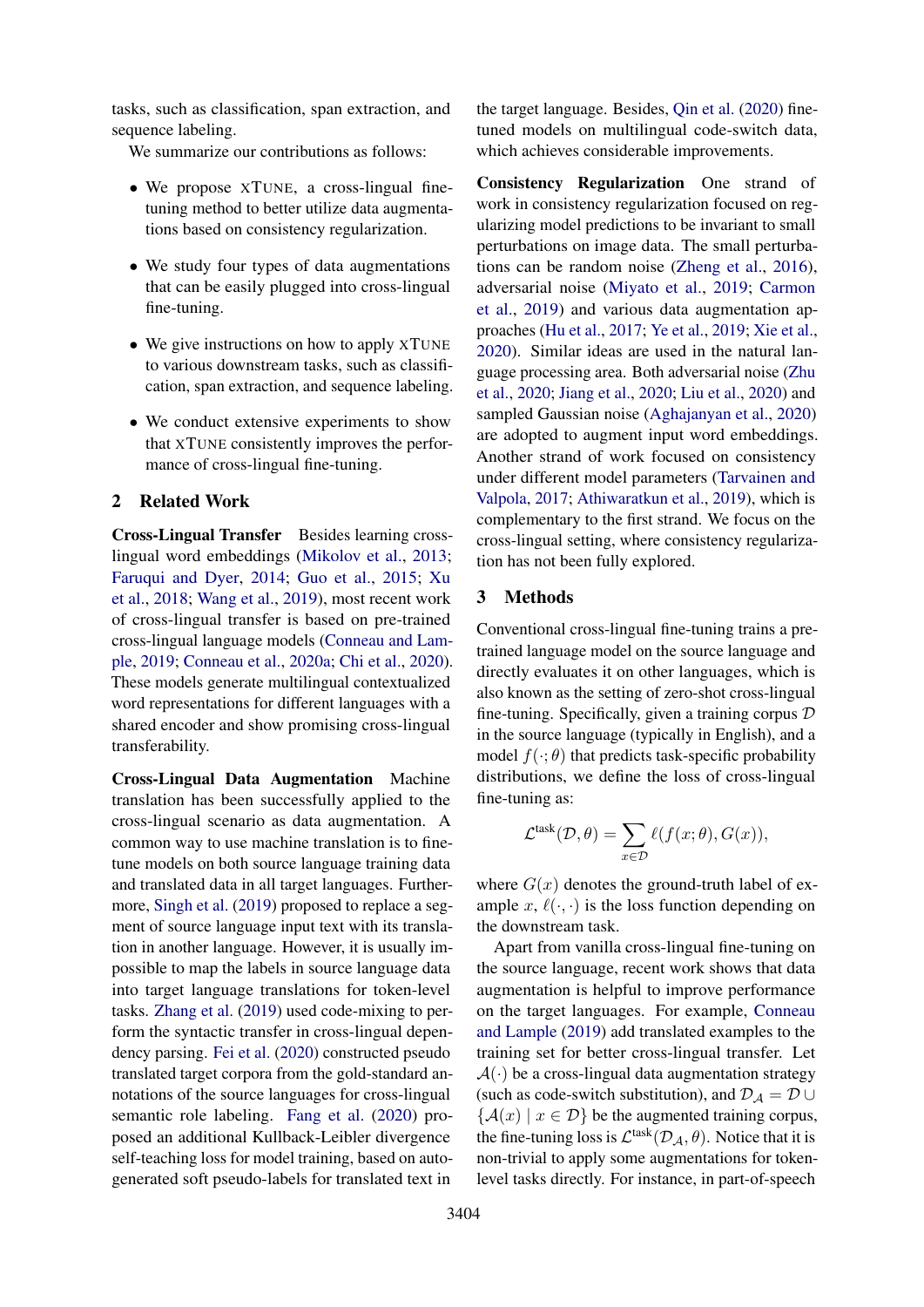<span id="page-2-1"></span>

Figure 1: Overview of our two-stage fine-tuning algorithm. The model parameters  $f(\cdot;\theta^*)$  in the second stage are copied from the first stage.

tagging, the labels of source language examples can not be mapped to the translated examples because of the lack of explicit alignments.

# 3.1 XTUNE: Cross-Lingual Fine-Tuning with Consistency Regularization

We propose to improve cross-lingual fine-tuning with two consistency regularization methods, so that we can effectively leverage cross-lingual data augmentations.

# 3.1.1 Example Consistency Regularization

In order to encourage consistent predictions for an example and its semantically equivalent augmentation, we introduce *example consistency* regularization, which is defined as follows:

$$
\mathcal{R}_1(\mathcal{D}, \theta, \mathcal{A}) = \sum_{x \in \mathcal{D}} \text{KL}_\text{S}(f(x; \theta) || f(\mathcal{A}(x); \theta)),
$$
  

$$
\text{KL}_\text{S}(P, Q) = \text{KL}(\text{stopgrad}(P) || Q) + \text{KL}(\text{stopgrad}(Q) || P)
$$

where  $KL_S(\cdot)$  is the symmertrical Kullback-Leibler divergence. The regularizer encourages the predicted distributions  $f(x; \theta)$  and  $f(A(x); \theta)$  to agree with each other. The stopgrad $(\cdot)$  operation<sup>[2](#page-2-0)</sup> is used to stop back-propagating gradients, which is also employed in [\(Jiang et al.,](#page-9-8) [2020;](#page-9-8) [Liu et al.,](#page-9-9) [2020\)](#page-9-9). The ablation studies in Section [4.2](#page-5-0) empirically show that the operation improves fine-tuning performance.

#### 3.1.2 Model Consistency Regularization

While the example consistency regularization is conducted at the example level, we propose the *model consistency* to further regularize the model training at the corpus level. The regularization is conducted at two stages. First, we obtain a finetuned model  $\theta^*$  on the training corpus  $\mathcal{D}$ :

$$
\theta^* = \underset{\theta_1}{\arg\min} \mathcal{L}^{\text{task}}(\mathcal{D}, \theta_1).
$$

In the second stage, we keep the parameters  $\theta^*$ fixed. The regularization term is defined as:

$$
\mathcal{R}_2(\mathcal{D}_\mathcal{A}, \theta, \theta^*) = \sum_{x \in \mathcal{D}_\mathcal{A}} \text{KL}(f(x; \theta^*) \| f(x; \theta))
$$

where  $\mathcal{D}_A$  is the augmented training corpus, and  $KL(\cdot)$  is Kullback-Leibler divergence. For each example x of the augmented training corpus  $\mathcal{D}_A$ , the model consistency regularization encourages the prediction  $f(x; \theta)$  to be consistent with  $f(x; \theta^*)$ . The regularizer enforces the corpus-level consistency between the distributions learned by two models.

An unobvious advantage of model consistency regularization is the flexibility with respect to data augmentation strategies. For the example of partof-speech tagging, even though the labels can not be directly projected from an English sentence to its translation, we are still able to employ the regularizer. Because the term  $\mathcal{R}_2$  is put on the same example  $x \in \mathcal{D}_{\mathcal{A}}$ , we can always align the tokenlevel predictions of the models  $\theta$  and  $\theta^*$ .

<span id="page-2-0"></span><sup>&</sup>lt;sup>2</sup>Implemented by .detach() in PyTorch.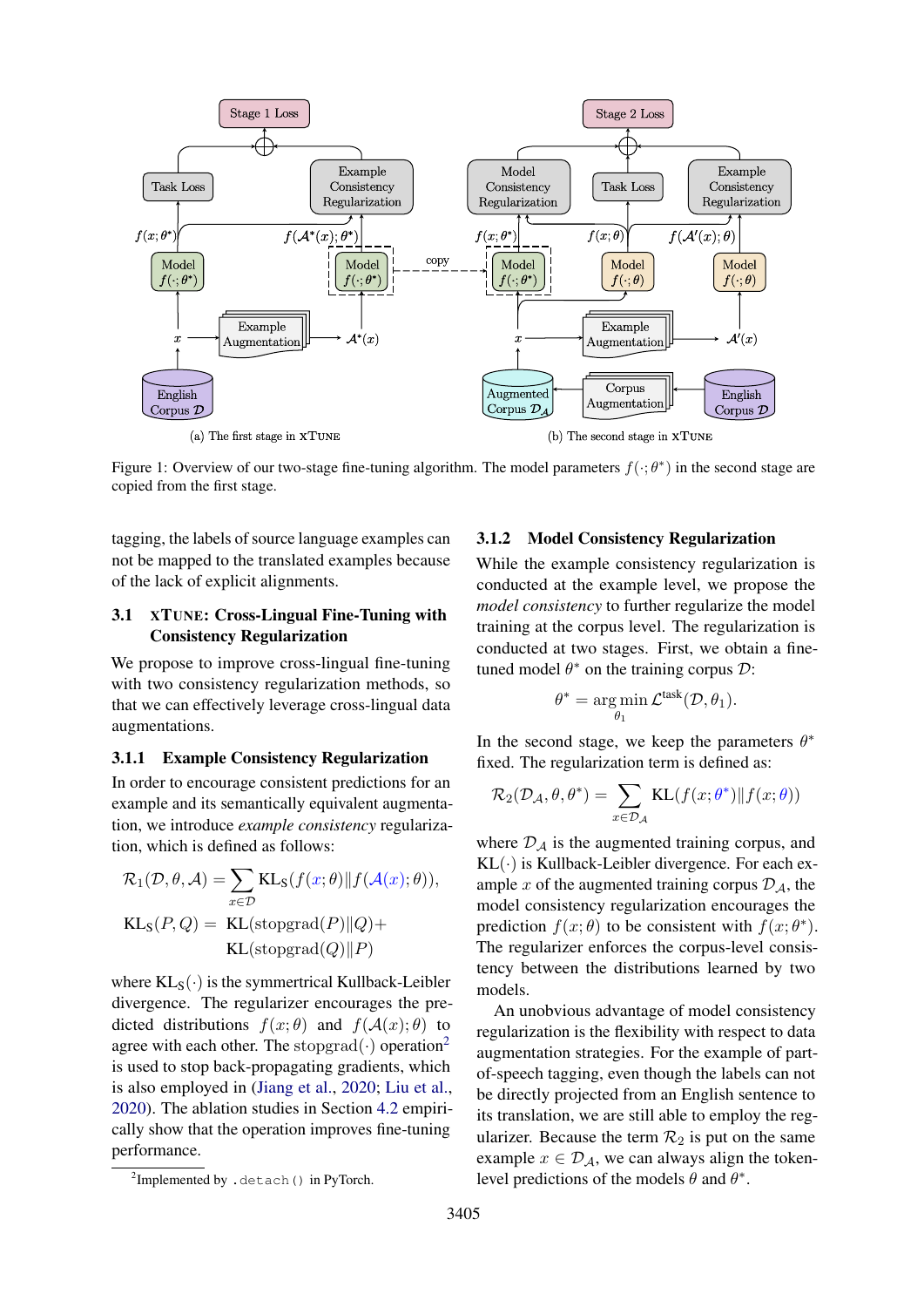<span id="page-3-0"></span>

Figure 2: Cross-lingual data augmentation strategies.

#### 3.1.3 Full XTUNE Fine-Tuning

As shown in Figure [1,](#page-2-1) we combine example consistency regularization  $\mathcal{R}_1$  and model consistency regularization  $\mathcal{R}_2$  as a two-stage fine-tuning process. Formally, we fine-tune a model with  $\mathcal{R}_1$  in the first stage:

$$
\theta^* = \operatornamewithlimits{arg\,min}_{\theta_1} \mathcal{L}^{\text{task}}(\mathcal{D}, \theta_1) + \mathcal{R}_1(\mathcal{D}, \theta_1, \mathcal{A}^*)
$$

where the parameters  $\theta^*$  are kept fixed for  $\mathcal{R}_2$  in the second stage. Then the final loss is computed via:

$$
\mathcal{L}^{\text{XTUNE}} = \mathcal{L}^{\text{task}}(\mathcal{D}_{\mathcal{A}}, \theta) \n+ \lambda_1 \mathcal{R}_1(\mathcal{D}_{\mathcal{A}}, \theta, \mathcal{A}') \n+ \lambda_2 \mathcal{R}_2(\mathcal{D}_{\mathcal{A}}, \theta, \theta^*)
$$

where  $\lambda_1$  and  $\lambda_2$  are the corresponding weights of two regularization methods. Notice that the data augmentation strategies A,  $A'$ , and  $A^*$  can be either different or the same, which are tuned as hyper-parameters.

### 3.2 Data Augmentation

We consider four types of data augmentation strategies in this work, which are shown in Figure [2.](#page-3-0) We aim to study the impact of different data augmentation strategies on cross-lingual transferability.

#### 3.2.1 Subword Sampling

Representing a sentence in different subword sequences can be viewed as a data augmentation strategy [\(Kudo,](#page-9-2) [2018;](#page-9-2) [Provilkov et al.,](#page-9-11) [2020\)](#page-9-11). We utilize XLM-R [\(Conneau et al.,](#page-8-1) [2020a\)](#page-8-1) as our pre-trained

cross-lingual language model, while it applies subword tokenization directly on raw text data using SentencePiece [\(Kudo and Richardson,](#page-9-12) [2018\)](#page-9-12) with a unigram language model [\(Kudo,](#page-9-2) [2018\)](#page-9-2). As one of our data augmentation strategies, we apply the on-the-fly subword sampling algorithm in the unigram language model to generate multiple subword sequences.

#### 3.2.2 Gaussian Noise

Most data augmentation strategies in NLP change input text discretely, while we directly add random perturbation noise sampled from Gaussian distribution on the input embedding layer to conduct data augmentation. When combining this data augmentation with example consistency  $\mathcal{R}_1$ , the method is similar to the stability training [\(Zheng et al.,](#page-10-2) [2016\)](#page-10-2), random perturbation training [\(Miyato et al.,](#page-9-6) [2019\)](#page-9-6) and the R3F method [\(Aghajanyan et al.,](#page-8-3) [2020\)](#page-8-3). We also explore Gaussian noise's capability to generate new examples on continuous input space for conventional fine-tuning.

## 3.2.3 Code-Switch Substitution

Anchor points have been shown useful to improve cross-lingual transferability. [Conneau et al.](#page-8-10) [\(2020b\)](#page-8-10) analyzed the impact of anchor points in pre-training cross-lingual language models. Following [Qin et al.](#page-9-1) [\(2020\)](#page-9-1), we generate code-switch data in multiple languages as data augmentation. We randomly select words in the original text in the source language and replace them with target language words in the bilingual dictionaries to obtain code-switch data. Intuitively, this type of data augmentation explicitly helps pre-trained cross-lingual models align the multilingual vector space by the replaced anchor points.

#### 3.2.4 Machine Translation

Machine translation has been proved to be an effective data augmentation strategy [\(Singh et al.,](#page-9-0) [2019\)](#page-9-0) under the cross-lingual scenario. However, the ground-truth labels of translated data can be unavailable for token-level tasks (see Section [3\)](#page-1-0), which disables conventional fine-tuning on the augmented data. Meanwhile, our proposed model consistency  $\mathcal{R}_2$  can not only serve as consistency regularization but also can be viewed as a self-training objective to enable semi-supervised training on the unlabeled target language translations.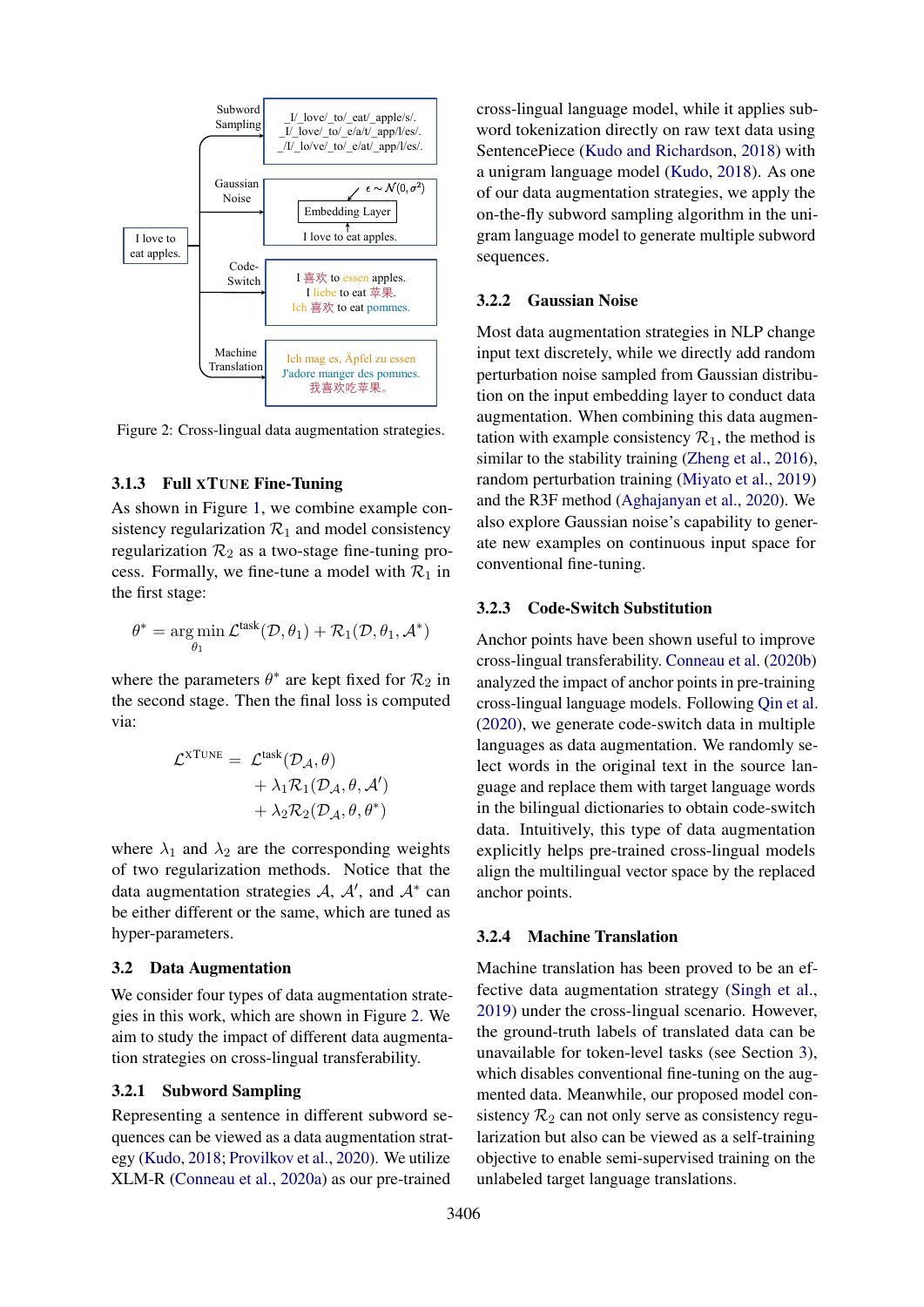## 3.3 Task Adaptation

We give instructions on how to apply XTUNE to various downstream tasks, i.e., classification, span extraction, and sequence labeling. By default, we use model consistency  $\mathcal{R}_2$  in full XTUNE. We describe the usage of example consistency  $\mathcal{R}_1$  as follows.

## 3.3.1 Classification

For classification task, the model is expected to predict one distribution per example on  $n_{\text{label}}$  types, i.e., model  $f(\cdot; \theta)$  should predict a probability distribution  $p_{cls} \in \mathbb{R}^{n_{label}}$ . Thus we can directly use example consistency  $\mathcal{R}_1$  to regularize the consistency of the two distributions for all four types of our data augmentation strategies.

## 3.3.2 Span Extraction

For span extraction task, the model is expected to predict two distributions per example  $p_{start}$ ,  $p_{end} \in$  $\mathbb{R}^{n_{\text{subword}}}$ , indicating the probability distribution of where the answer span starts and ends,  $n_{subword}$  denotes the length of the tokenized input text. For Gaussian noise, the subword sequence remains unchanged so that example consistency  $\mathcal{R}_1$  can be directly applied to the two distributions. Since subword sampling and code-switch substitution will change  $n_{subword}$ , we control the ratio of words to be modified and utilize example consistency  $\mathcal{R}_1$ on unchanged positions only. We do not use the example consistency  $\mathcal{R}_1$  for machine translation because it is impossible to explicitly align the two distributions.

#### 3.3.3 Sequence Labeling

Recent pre-trained language models generate representations at the subword-level. For sequence labeling tasks, these models predict label distributions on each word's first subword. Therefore, the model is expected to predict  $n_{word}$  probability distributions per example on  $n_{\text{label}}$  types. Unlike span extraction, subword sampling, code-switch substitution, and Gaussian noise do not change  $n_{word}$ . Thus the three data augmentation strategies will not affect the usage of example consistency  $\mathcal{R}_1$ . Although word alignment is a possible solution to map the predicted label distributions between translation pairs, the word alignment process will introduce more noise. Therefore, we do not employ machine translation as data augmentation for the example consistency  $\mathcal{R}_1$ .

### 4 Experiments

## 4.1 Experiment Setup

Datasets For our experiments, we select three types of cross-lingual understanding tasks from XTREME benchmark [\(Hu et al.,](#page-9-3) [2020\)](#page-9-3), including two classification datasets: XNLI [\(Conneau et al.,](#page-8-11) [2018\)](#page-8-11), PAWS-X [\(Yang et al.,](#page-10-6) [2019\)](#page-10-6), three span extraction datasets: XQuAD [\(Artetxe et al.,](#page-8-12) [2020\)](#page-8-12), MLQA [\(Lewis et al.,](#page-9-13) [2020\)](#page-9-13), TyDiQA-GoldP [\(Clark](#page-8-13) [et al.,](#page-8-13) [2020\)](#page-8-13), and two sequence labeling datasets: NER [\(Pan et al.,](#page-9-14) [2017\)](#page-9-14), POS [\(Nivre et al.,](#page-9-15) [2018\)](#page-9-15). The statistics of the datasets are shown in the supplementary document.

Fine-Tuning Settings We consider two typical fine-tuning settings from [Conneau et al.](#page-8-1) [\(2020a\)](#page-8-1) and [Hu et al.](#page-9-3) [\(2020\)](#page-9-3) in our experiments, which are (1) *cross-lingual transfer*: the models are finetuned on English training data without translation available, and directly evaluated on different target languages; (2) *translate-train-all*: translationbased augmentation is available, and the models are fine-tuned on the concatenation of English training data and its translated data on all target languages. Since the official XTREME repository<sup>[3](#page-4-0)</sup> does not provide translated target language data for POS and NER, we use Google Translate to obtain translations for these two datasets.

Implementation Details We utilize XLM-R [\(Conneau et al.,](#page-8-1) [2020a\)](#page-8-1) as our pre-trained cross-lingual language model. The bilingual dictionaries we used for code-switch substitution are from MUSE [\(Lample et al.,](#page-9-16) [2018\)](#page-9-16).<sup>[4](#page-4-1)</sup> For languages that cannot be found in MUSE, we ignore these languages since other bilingual dictionaries might be of poorer quality. For the POS dataset, we use the average-pooling strategy on subwords to obtain word representation since part-of-speech is related to different parts of words, depending on the language. We tune the hyper-parameter and select the model with the best average results over all the languages' development set. There are two datasets without development set in multi-languages. For XQuAD, we tune the hyper-parameters with the development set of MLQA since they share the same training set and have a higher degree of overlap in languages. For TyDiQA-GoldP, we use the English test set

<span id="page-4-1"></span><span id="page-4-0"></span><sup>3</sup><github.com/google-research/xtreme>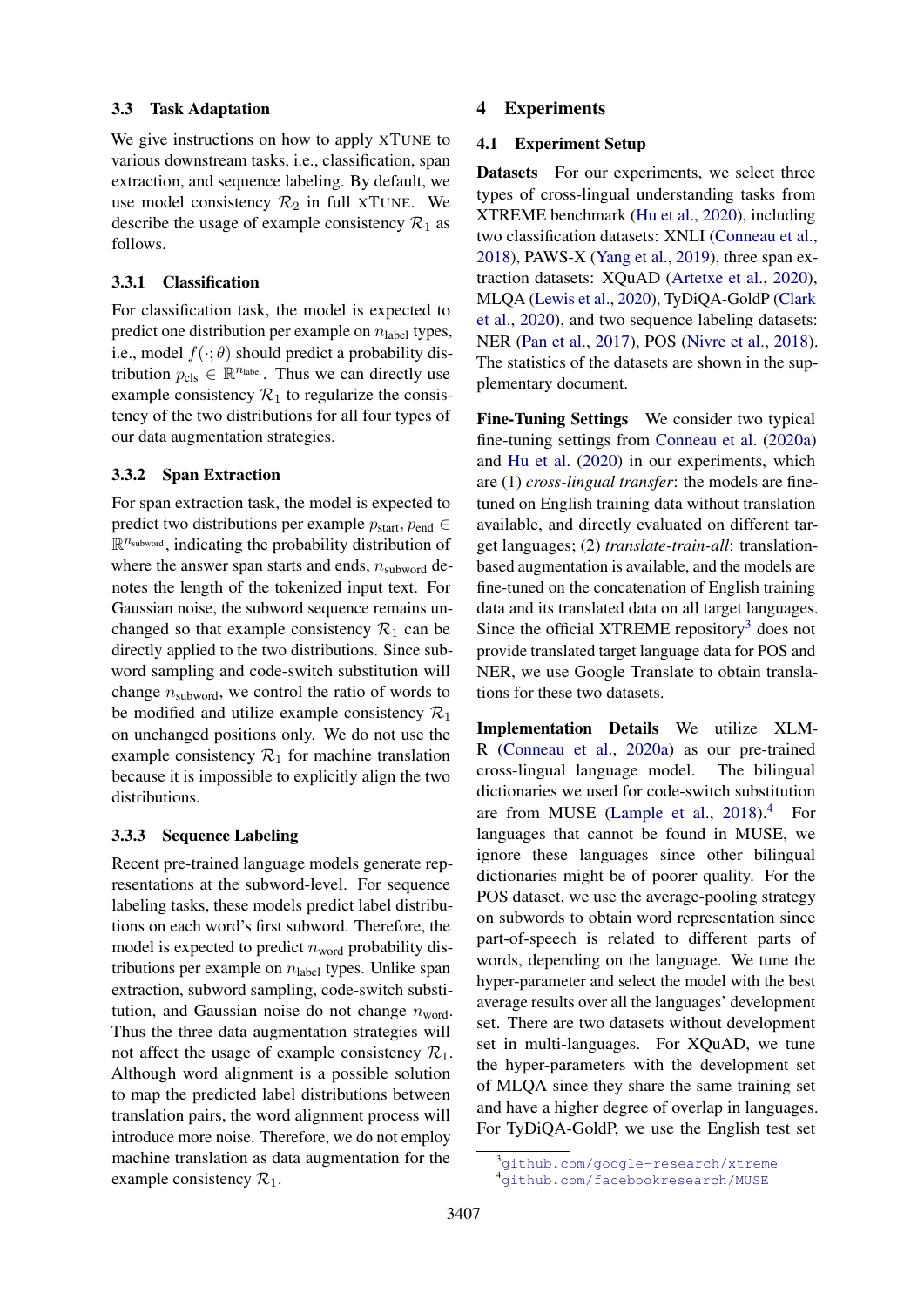<span id="page-5-1"></span>

| Model                                                                                                 | XNLI | <b>Pair Sentence</b><br>PAWS-X | <b>POS</b>               | <b>Structure Prediction</b><br><b>NER</b> | XOuAD     | <b>Question Answering</b><br><b>MLOA</b> | TyDiQA    |                          |
|-------------------------------------------------------------------------------------------------------|------|--------------------------------|--------------------------|-------------------------------------------|-----------|------------------------------------------|-----------|--------------------------|
| <b>Metrics</b>                                                                                        | Acc. | Acc.                           | F1                       | F1                                        | F1/EM     | F1/EM                                    | F1/EM     | Avg.                     |
| Cross-lingual-transfer (models are fine-tuned on English training data without translation available) |      |                                |                          |                                           |           |                                          |           |                          |
| mBERT                                                                                                 | 65.4 | 81.9                           | 70.3                     | 62.2                                      | 64.5/49.4 | 61.4/44.2                                | 59.7/43.9 | 63.1                     |
| XLM                                                                                                   | 69.1 | 80.9                           | 70.1                     | 61.2                                      | 59.8/44.3 | 48.5/32.6                                | 43.6/29.1 | 58.6                     |
| X-STILTs (Phang et al., 2020)                                                                         | 80.4 | 87.7                           | 74.4                     | 63.4                                      | 77.2/61.3 | 72.3/53.5                                | 76.0/59.5 | 72.3                     |
| VECO (Luo et al., $2020$ )                                                                            | 79.9 | 88.7                           | 75.1                     | 65.7                                      | 77.3/61.8 | 71.7/53.2                                | 67.6/49.1 | 71.4                     |
| $XLM-Rlarge$                                                                                          | 79.2 | 86.4                           | 72.6                     | 65.4                                      | 76.6/60.8 | 71.6/53.2                                | 65.1/45.0 | 70.0                     |
| <b>XTUNE</b>                                                                                          | 82.6 | 89.8                           | 78.5                     | 69.3                                      | 79.4/64.4 | 74.4/56.2                                | 74.8/59.4 | 74.9                     |
| Translate-train-all (translation-based augmentation is available for English training data)           |      |                                |                          |                                           |           |                                          |           |                          |
| VECO (Luo et al., 2020)                                                                               | 83.0 | 91.1                           | 75.1                     | 65.7                                      | 79.9/66.3 | 73.1/54.9                                | 75.0/58.9 | 74.1                     |
| FILTER (Fang et al., 2020)                                                                            | 83.9 | 91.4                           | 76.2                     | 67.7                                      | 82.4/68.0 | 76.2/57.7                                | 68.3/50.9 | 74.4                     |
| $XLM-Rlarge$                                                                                          | 82.6 | 90.4                           | $\overline{\phantom{a}}$ |                                           | 80.2/65.9 | 72.8/54.3                                | 66.5/47.7 | $\overline{\phantom{a}}$ |
| <b>XTUNE</b>                                                                                          | 84.8 | 91.6                           | 79.3                     | 69.9                                      | 82.5/69.0 | 75.0/57.1                                | 75.4/60.8 | 76.5                     |

Table 1: Evaluation results on the XTREME benchmark. Results of mBERT [\(Devlin et al.,](#page-8-14) [2019\)](#page-8-14), XLM [\(Conneau](#page-8-0) [and Lample,](#page-8-0) [2019\)](#page-8-0) and XLM-R<sub>large</sub> [\(Conneau et al.,](#page-8-1) [2020a\)](#page-8-1) are taken from [\(Hu et al.,](#page-9-3) [2020\)](#page-9-3). Results of XLM-R<sub>large</sub> under the translate-train-all setting are from FILTER [\(Fang et al.,](#page-8-7) [2020\)](#page-8-7). The results of XTUNE are from the best models selected with the performance on the corresponding development set.

<span id="page-5-4"></span>

| Model                                                                                                 |      | <b>Pair Sentence</b> |                          | <b>Structure Prediction</b> |           | <b>Ouestion Answering</b> |           |
|-------------------------------------------------------------------------------------------------------|------|----------------------|--------------------------|-----------------------------|-----------|---------------------------|-----------|
|                                                                                                       | XNLI | PAWS-X               | <b>POS</b>               | <b>NER</b>                  | XOuAD     | <b>MLQA</b>               | TyDiQA    |
| <b>Metrics</b>                                                                                        | Acc. | Acc.                 | F1                       | F1                          | F1/EM     | F1/EM                     | F1/EM     |
| Cross-lingual-transfer (models are fine-tuned on English training data without translation available) |      |                      |                          |                             |           |                           |           |
| $XLM-Rbase$                                                                                           | 74.9 | 84.9                 | 75.6                     | 61.8                        | 71.9/56.4 | 65.0/47.1                 | 55.4/38.3 |
| <b>XTUNE</b>                                                                                          | 77.7 | 87.5                 | 76.5                     | 63.0                        | 73.9/59.0 | 68.1/50.2                 | 61.2/45.2 |
| with only example consistency $\mathcal{R}_1$                                                         | 77.6 | 87.2                 | 76.3                     | 62.4                        | 73.6/58.6 | 67.6/49.7                 | 60.7/44.4 |
| with only <i>model consistency</i> $\mathcal{R}_2$                                                    | 76.6 | 86.3                 | 76.3                     | 63.0                        | 73.2/58.1 | 66.7/49.0                 | 59.2/42.3 |
| Translate-train-all (translation-based augmentation is available for English training data)           |      |                      |                          |                             |           |                           |           |
| $XLM-Rbase$                                                                                           | 78.8 | 88.4                 | $\overline{\phantom{0}}$ |                             | 75.2/61.4 | 67.8/50.1                 | 63.7/47.7 |
| <b>XTUNE</b>                                                                                          | 80.6 | 89.4                 | 77.8                     | 63.7                        | 78.1/64.4 | 69.7/52.1                 | 65.9/51.1 |
| with only example consistency $\mathcal{R}_1$                                                         | 80.5 | 89.3                 | $\overline{\phantom{0}}$ |                             | 76.1/62.5 | 69.1/51.6                 | 65.1/50.3 |
| with only <i>model consistency</i> $\mathcal{R}_2$                                                    | 78.9 | 88.5                 | 76.6                     | 63.5                        | 77.4/63.4 | 68.7/51.1                 | 64.5/48.7 |
| remove stopgrad in $\mathcal{R}_1$                                                                    | 80.2 | 89.1                 | 76.8                     | 63.4                        | 77.3/63.4 | 69.9/52.1                 | 65.1/50.5 |

Table 2: Ablation studies on the XTREME benchmark. All numbers are averaged over five random seeds.

as the development set. In order to make a fair comparison, the ratio of data augmentation in  $\mathcal{D}_4$ is all set to 1.0. The detailed hyper-parameters are shown in the supplementary document.

#### <span id="page-5-0"></span>4.2 Results

Table [1](#page-5-1) shows our results on XTREME. For the cross-lingual transfer setting, we outperform previous works on all seven cross-lingual language understanding datasets.<sup>[5](#page-5-2)</sup> Compared to  $XLM-R<sub>lare</sub>$ baseline, we achieve an absolute 4.9-point improvement (70.0 vs. 74.9) on average over seven datasets. For the translate-train-all setting, we achieved stateof-the-art results on six of the seven datasets. Compared to FILTER, $<sup>6</sup>$  $<sup>6</sup>$  $<sup>6</sup>$  we achieve an absolute 2.1-</sup> point improvement (74.4 vs. 76.5), and we do not need English translations during inference.

Table [2](#page-5-4) shows how the two regularization methods affect the model performance separately. For the cross-lingual transfer setting, XTUNE achieves an absolute 2.8-point improvement compared to our implemented XLM-R<sub>base</sub> baseline. Meanwhile, fine-tuning with only example consistency  $\mathcal{R}_1$  and model consistency  $\mathcal{R}_2$  degrades the averaged results by 0.4 and 1.0 points, respectively.

For the translate-train-all setting, our proposed model consistency  $\mathcal{R}_2$  enables training on POS and NER even if labels of target language translations

<span id="page-5-2"></span><sup>&</sup>lt;sup>5</sup>X-STILTs [\(Phang et al.,](#page-9-17) [2020\)](#page-9-17) uses additional SQuAD v1.1 English training data for the TyDiQA-GoldP dataset, while we prefer a cleaner setting here.

<span id="page-5-3"></span><sup>6</sup> FILTER directly selects the best model on the test set of XQuAD and TyDiQA-GoldP. Under this setting, we can obtain 83.1/69.7 for XQuAD, 75.5/61.1 for TyDiQA-GoldP.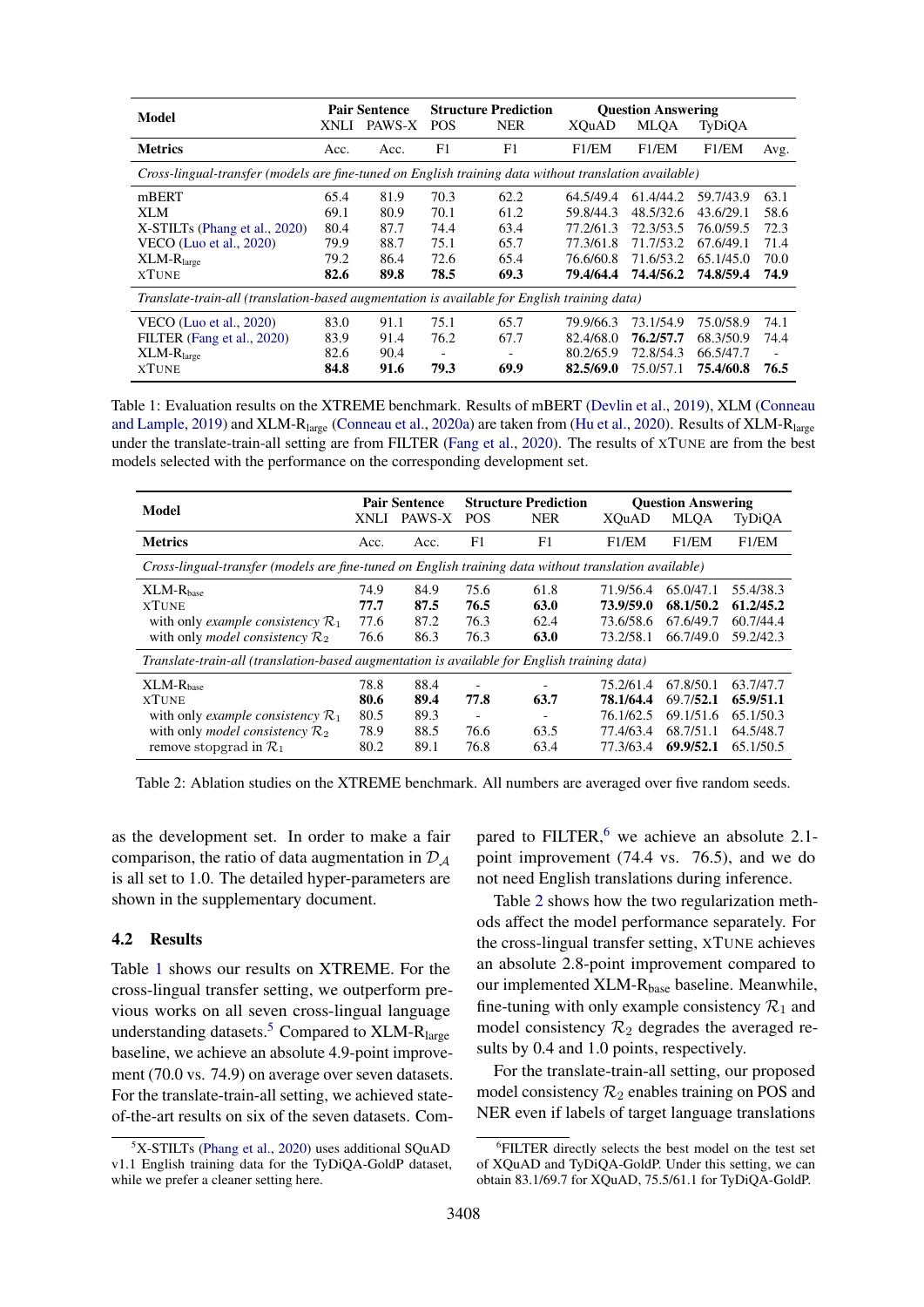<span id="page-6-0"></span>

| Model                                                                                                         | en | ar | bg |  |  |  | de el es fr hi ru sw th tr ur vi                                                |  |  |  |  |  |  | zh Avg.                                                                         |
|---------------------------------------------------------------------------------------------------------------|----|----|----|--|--|--|---------------------------------------------------------------------------------|--|--|--|--|--|--|---------------------------------------------------------------------------------|
| Cross-lingual-transfer (models are fine-tuned on English training data without translation available)         |    |    |    |  |  |  |                                                                                 |  |  |  |  |  |  |                                                                                 |
| R3F (Aghajanyan et al., 2020) 89.4 80.6 84.6 83.7 83.6 85.1 84.2 77.3 82.3 72.6 79.4 80.7 74.2 81.1 80.1 81.2 |    |    |    |  |  |  |                                                                                 |  |  |  |  |  |  |                                                                                 |
| R4F (Aghajanyan et al., 2020) 89.6 80.5 84.6 84.2 83.6 85.2 84.7 78.2 82.5 72.7 79.2 80.3 73.9 80.9 80.6 81.4 |    |    |    |  |  |  |                                                                                 |  |  |  |  |  |  |                                                                                 |
| $XLM-Rlarge$                                                                                                  |    |    |    |  |  |  | 88.7 77.2 83.0 82.5 80.8 83.7 82.2 75.6 79.1 71.2 77.4 78.0 71.7 79.3 78.2 79.2 |  |  |  |  |  |  |                                                                                 |
| <b>XTUNE</b>                                                                                                  |    |    |    |  |  |  |                                                                                 |  |  |  |  |  |  | 89.6 81.6 85.9 84.8 84.3 86.5 85.4 80.5 82.8 73.3 80.3 82.1 77.1 83.0 82.3 82.6 |
| Translate-train-all (translation-based augmentation is available for English training data)                   |    |    |    |  |  |  |                                                                                 |  |  |  |  |  |  |                                                                                 |
| FILTER (Fang et al., 2020)                                                                                    |    |    |    |  |  |  | 89.5 83.6 86.4 85.6 85.4 86.6 85.7 81.1 83.7 78.7 81.7 83.2 79.1 83.9 83.8 83.9 |  |  |  |  |  |  |                                                                                 |
| $XLM-Rlarge$                                                                                                  |    |    |    |  |  |  | 88.6 82.2 85.2 84.5 84.5 85.7 84.2 80.8 81.8 77.0 80.2 82.1 77.7 82.6 82.7 82.6 |  |  |  |  |  |  |                                                                                 |
| <b>XTUNE</b>                                                                                                  |    |    |    |  |  |  | 89.9 84.0 87.0 86.5 86.2 87.4 86.6 83.2 85.2 80.0 82.7 84.1 79.6 84.8 84.3 84.8 |  |  |  |  |  |  |                                                                                 |

Table 3: XNLI accuracy scores for each language. XLM-R<sub>large</sub> under the cross-lingual transfer setting are from [\(Hu](#page-9-3) [et al.,](#page-9-3) [2020\)](#page-9-3). Results of XLM-Rlarge under the translate-train-all setting are from [\(Fang et al.,](#page-8-7) [2020\)](#page-8-7).

<span id="page-6-1"></span>

| Method                 | Model                                                           | <b>XNLI</b>          | <b>POS</b>           | <b>MLOA</b>                         |
|------------------------|-----------------------------------------------------------------|----------------------|----------------------|-------------------------------------|
| <b>Baseline</b>        | $XLM-Rbase$                                                     | 74.9                 | 75.6                 | 65.0/47.1                           |
| Subword<br>Sampling    | Data Aug.<br>$XTUNE_{\mathcal{R}_1}$<br>$XTUNE_{\mathcal{R}_2}$ | 75.3<br>76.5<br>75.8 | 75.8<br>76.3<br>76.3 | 64.7/46.7<br>67.4/49.5<br>66.7/49.0 |
| Gaussian<br>Noise      | Data Aug.<br>$XTUNE_{\mathcal{R}_1}$<br>$XTUNE_{\mathcal{R}_2}$ | 74.7<br>76.3<br>75.5 | 75.6<br>75.7<br>76.2 | 64.2/46.1<br>66.7/48.9<br>66.3/48.5 |
| Code-<br>Switch        | Data Aug.<br>$XTUNE_{\mathcal{R}_1}$<br>$XTUNE_{\mathcal{R}_2}$ | 76.5<br>77.6<br>76.8 | 75.1<br>75.8<br>76.1 | 63.8/45.9<br>67.6/49.7<br>66.3/48.6 |
| Machine<br>Translation | Data Aug.<br>$XTUNE_{\mathcal{R}_1}$<br>$XTUNE_{\mathcal{R}_2}$ | 78.8<br>79.7<br>78.9 | 76.6                 | 67.8/50.1<br>68.7/51.1              |

Table 4: Comparison between different data augmentation strategies. "Data Aug." uses data augmentation for conventional fine-tuning. " $XTUNE_{\mathcal{R}_1}$ " denotes finetuning with only example consistency  $\mathcal{R}_1$ . "XTUNE $_{\mathcal{R}_2}$ " denotes fine-tuning with only model consistency  $\mathcal{R}_2$ .

are unavailable in these two datasets. To make a fair comparison in the translate-train-all setting, we augment the English training corpus with target language translations when fine-tuning with only example consistency  $\mathcal{R}_1$ . Otherwise, we only use the English training corpus in the first stage, as shown in Figure [1\(](#page-2-1)a). Compared to XTUNE, the performance drop on two classification datasets under this setting is relatively small since  $\mathcal{R}_1$  can be directly applied between translation-pairs in any languages. However, the performance is significantly degraded in three question answering datasets, where we can not align the predicted distributions between translation-pairs in  $\mathcal{R}_1$ . We use subword sampling as the data augmentation strategy in  $\mathcal{R}_1$  for this situation. Fine-tuning with only model consistency  $\mathcal{R}_2$  degrades the overall performance by 1.1 points. These results demonstrate that the two consistency regularization methods complement each other. Be-

<span id="page-6-2"></span>

| Tatoeba BUCC |      |
|--------------|------|
| 74.2         | 78.2 |
| 79.7         | 79.7 |
| 82.3         | 82.2 |
| 82.0         | 82.1 |
| 79.5         | 79.0 |
|              |      |

Table 5: Results of cross-lingual retrieval with the models fine-tuned on XNLI.

sides, we observe that removing stopgrad degrades the overall performance by 0.5 points.

Table [3](#page-6-0) provides results of each language on the XNLI dataset. For the cross-lingual transfer setting, we utilize code-switch substitution as data augmentation for both example consistency  $\mathcal{R}_1$  and model consistency  $\mathcal{R}_2$ . We utilize all the bilingual dictionaries, except for English to Swahili and English to Urdu, which MUSE does not provide. Results show that our method outperforms all baselines on each language, even on Swahili (+2.2 points) and Urdu (+5.4 points), indicating our method can be generalized to low-resource languages even without corresponding machine translation systems or bilingual dictionaries. For translate-train-all setting, we utilize machine translation as data augmentation for both example consistency  $\mathcal{R}_1$  and model consistency  $\mathcal{R}_2$ . We improve the XLM-R<sub>large</sub> baseline by +2.2 points on average, while we still have +0.9 points on average compared to FILTER. It is worth mentioning that we do not need corresponding English translations during inference. Complete results on other datasets are provided in the supplementary document.

## 4.3 Analysis

It is better to employ data augmentation for consistency regularization than for conventional fine-tuning. As shown in Table [4,](#page-6-1) com-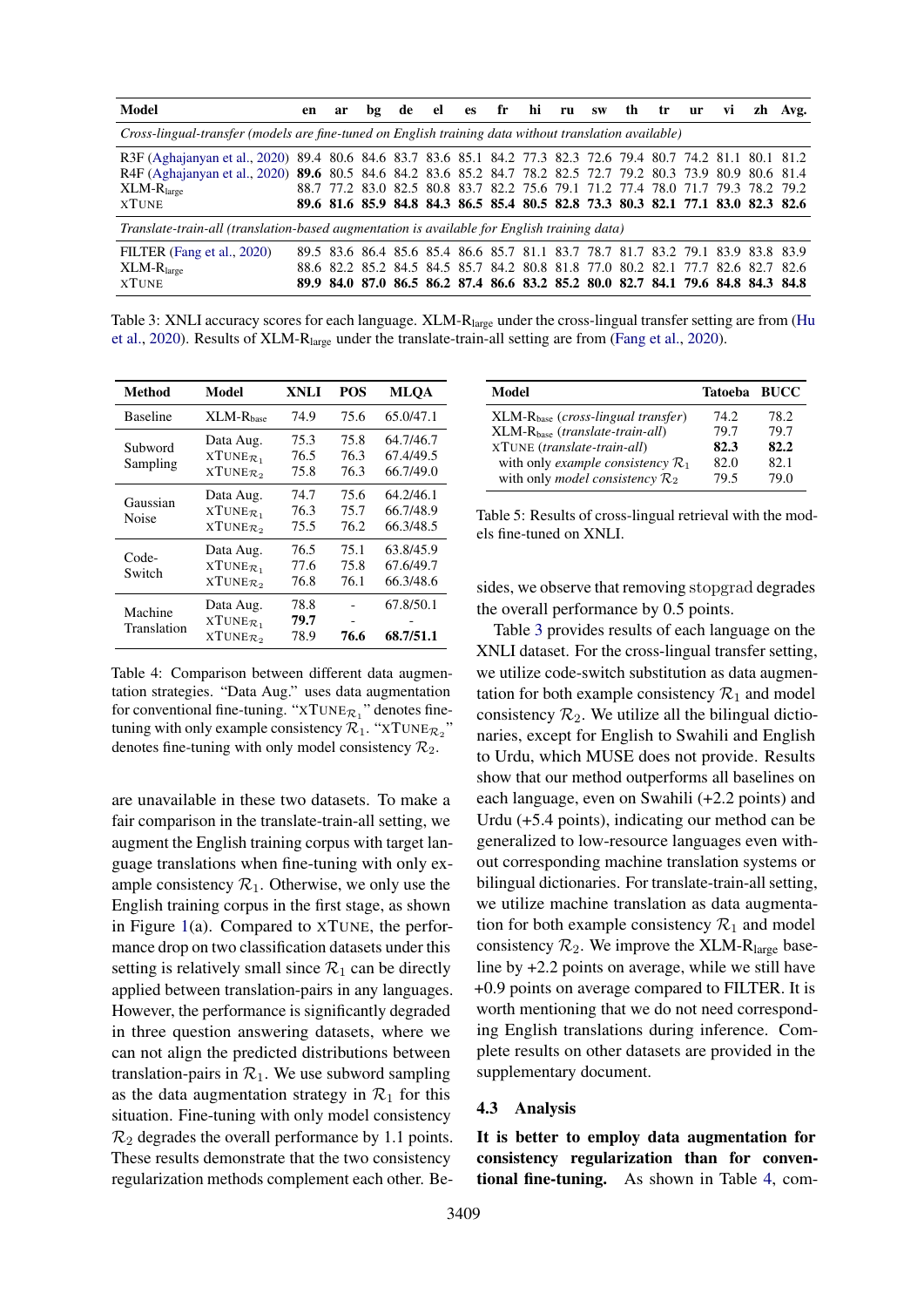<span id="page-7-0"></span>

Figure 3: t-SNE visualization of 100 examples in four languages from the XNLI development set (best viewed in color). We fine-tune the XLM-R<sub>base</sub> model on XNLI and use the hidden states of  $[CLS]$  symbol in the last layer. Examples with different labels are represented with different colors. Examples in different languages are represented with different markers. The red lines connect English examples and their translations in target languages.

pared to employing data augmentation for conventional fine-tuning (Data Aug.), our regularization methods (XTUNE $R_1$ , XTUNE $R_2$ ) consistently improve the model performance under all four data augmentation strategies. Since there is no labeled data on translations in POS and the issue of distribution alignment in example consistency  $\mathcal{R}_1$ , when machine translation is utilized as data augmentation, the results for Data Aug. and  $XTUNE_{\mathcal{R}_1}$  in POS, as well as  $XTUNE_{\mathcal{R}_1}$  in MLQA, are unavailable. We observe that Data Aug. can enhance the overall performance for coarse-grained tasks like XNLI, while our methods can further improve the results. However, Data Aug. even causes the performance to degrade for fine-grained tasks like MLQA and POS. In contrast, our proposed two consistency regularization methods improve the performance by a large margin (e.g., for MLQA under code-switch data augmentation, Data Aug. decreases baseline by 1.2 points, while  $XTUNE_{\mathcal{R}_1}$ increases baseline by 2.6 points). We give detailed instructions on how to choose data augmentation strategies for XTUNE in the supplementary document.

XTUNE improves cross-lingual retrieval. We fine-tune the models on XNLI with different settings and compare their performance on two crosslingual retrieval datasets. Following [Chi et al.](#page-8-2) [\(2020\)](#page-8-2) and [Hu et al.](#page-9-3) [\(2020\)](#page-9-3), we utilize representations averaged with hidden-states on the layer 8 of XLM-Rbase. As shown in Table [5,](#page-6-2) we observe significant improvement from the translatetrain-all baseline to fine-tuning with only example consistency  $\mathcal{R}_1$ , this suggests regularizing the taskspecific output of translation-pairs to be consistent also encourages the model to generate language-

invariant representations. XTUNE only slightly improves upon this setting, indicating  $\mathcal{R}_1$  between translation-pairs is the most important factor to improve cross-lingual retrieval task.

XTUNE improves decision boundaries as well as the ability to generate language-invariant representations. As shown in Figure [3,](#page-7-0) we present t-SNE visualization of examples from the XNLI development set under three different settings. We observe the model fine-tuned with XTUNE significantly improves the decision boundaries of different labels. Besides, for an English example and its translations in other languages, the model fine-tuned with XTUNE generates more similar representations compared to the two baseline models. This observation is also consistent with the cross-lingual retrieval results in Table [5.](#page-6-2)

## 5 Conclusion

In this work, we present a cross-lingual fine-tuning framework XTUNE to make better use of data augmentation. We propose two consistency regularization methods that encourage the model to make consistent predictions for an example and its semantically equivalent data augmentation. We explore four types of cross-lingual data augmentation strategies. We show that both example and model consistency regularization considerably boost the performance compared to directly fine-tuning on data augmentations. Meanwhile, model consistency regularization enables semi-supervised training on the unlabeled target language translations. XTUNE combines the two regularization methods, and the experiments show that it can improve the performance by a large margin on the XTREME benchmark.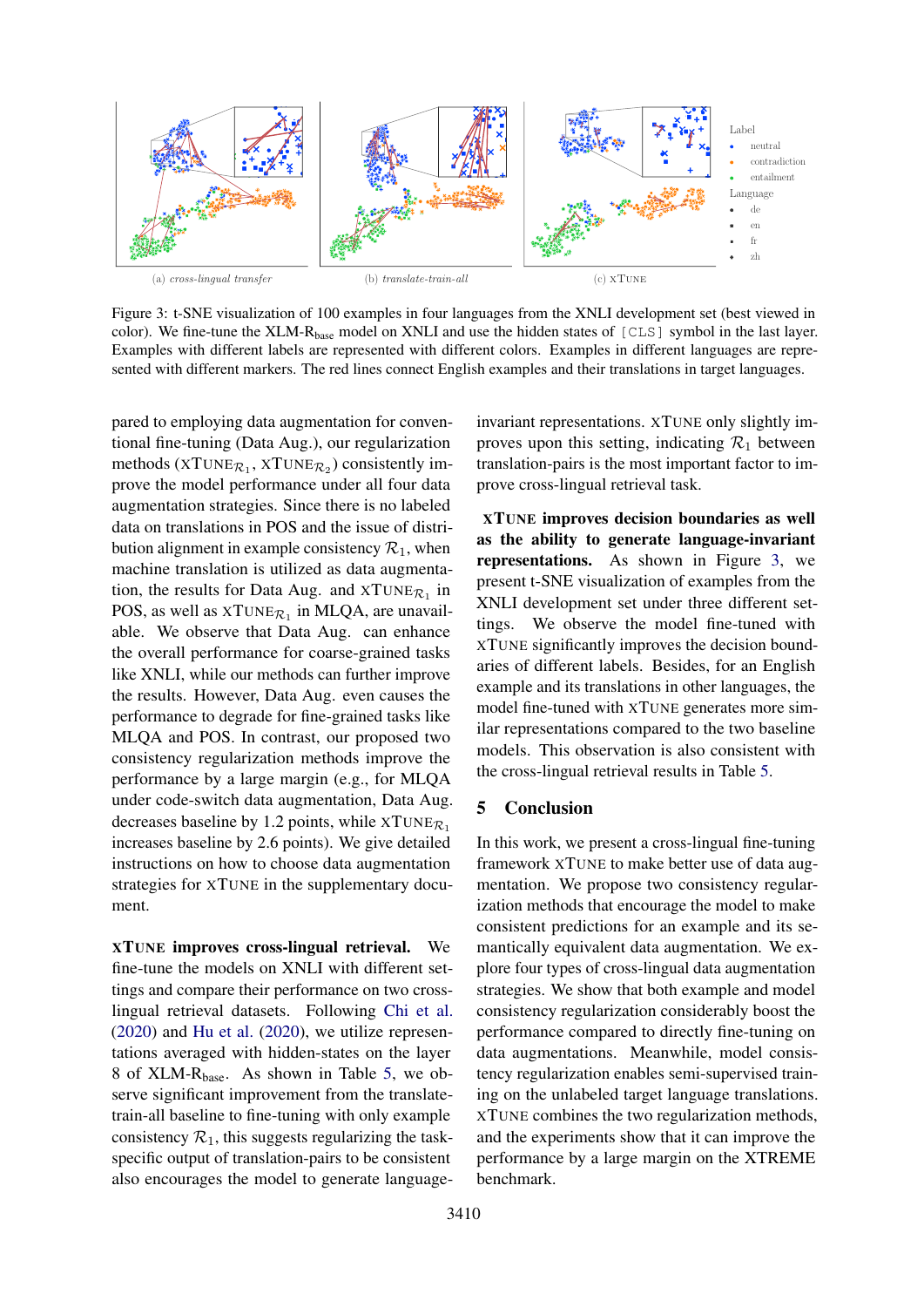## Acknowledgments

Wanxiang Che is the corresponding author. This work was supported by the National Key R&D Program of China via grant 2020AAA0106501 and the National Natural Science Foundation of China (NSFC) via grant 61976072 and 61772153.

## References

- <span id="page-8-3"></span>Armen Aghajanyan, Akshat Shrivastava, Anchit Gupta, Naman Goyal, Luke Zettlemoyer, and Sonal Gupta. 2020. [Better fine-tuning by reducing representa](http://arxiv.org/abs/2008.03156)[tional collapse.](http://arxiv.org/abs/2008.03156) *CoRR*, abs/2008.03156.
- <span id="page-8-12"></span>Mikel Artetxe, Sebastian Ruder, and Dani Yogatama. 2020. [On the cross-lingual transferability of mono](https://www.aclweb.org/anthology/2020.acl-main.421/)[lingual representations.](https://www.aclweb.org/anthology/2020.acl-main.421/) In *Proceedings of the 58th Annual Meeting of the Association for Computational Linguistics, ACL 2020, Online, July 5-10, 2020*, pages 4623–4637. Association for Computational Linguistics.
- <span id="page-8-9"></span>Ben Athiwaratkun, Marc Finzi, Pavel Izmailov, and Andrew Gordon Wilson. 2019. [There are many consis](https://openreview.net/forum?id=rkgKBhA5Y7)[tent explanations of unlabeled data: Why you should](https://openreview.net/forum?id=rkgKBhA5Y7) [average.](https://openreview.net/forum?id=rkgKBhA5Y7) In *7th International Conference on Learning Representations, ICLR 2019, New Orleans, LA, USA, May 6-9, 2019*. OpenReview.net.
- <span id="page-8-8"></span>Yair Carmon, Aditi Raghunathan, Ludwig Schmidt, John C. Duchi, and Percy Liang. 2019. [Unlabeled](http://papers.nips.cc/paper/9298-unlabeled-data-improves-adversarial-robustness) [data improves adversarial robustness.](http://papers.nips.cc/paper/9298-unlabeled-data-improves-adversarial-robustness) In *Advances in Neural Information Processing Systems 32: Annual Conference on Neural Information Processing Systems 2019, NeurIPS 2019, 8-14 December 2019, Vancouver, BC, Canada*, pages 11190–11201.
- <span id="page-8-2"></span>Zewen Chi, Li Dong, Furu Wei, Nan Yang, Saksham Singhal, Wenhui Wang, Xia Song, Xian-Ling Mao, Heyan Huang, and Ming Zhou. 2020. [In](http://arxiv.org/abs/2007.07834)[foXLM: An information-theoretic framework for](http://arxiv.org/abs/2007.07834) [cross-lingual language model pre-training.](http://arxiv.org/abs/2007.07834) *CoRR*, abs/2007.07834.
- <span id="page-8-13"></span>Jonathan H. Clark, Jennimaria Palomaki, Vitaly Nikolaev, Eunsol Choi, Dan Garrette, Michael Collins, and Tom Kwiatkowski. 2020. [Tydi QA: A bench](https://transacl.org/ojs/index.php/tacl/article/view/1929)[mark for information-seeking question answering in](https://transacl.org/ojs/index.php/tacl/article/view/1929) [typologically diverse languages.](https://transacl.org/ojs/index.php/tacl/article/view/1929) *Trans. Assoc. Comput. Linguistics*, 8:454–470.
- <span id="page-8-1"></span>Alexis Conneau, Kartikay Khandelwal, Naman Goyal, Vishrav Chaudhary, Guillaume Wenzek, Francisco Guzman, Edouard Grave, Myle Ott, Luke Zettle- ´ moyer, and Veselin Stoyanov. 2020a. [Unsupervised](https://www.aclweb.org/anthology/2020.acl-main.747/) [cross-lingual representation learning at scale.](https://www.aclweb.org/anthology/2020.acl-main.747/) In *Proceedings of the 58th Annual Meeting of the Association for Computational Linguistics, ACL 2020, Online, July 5-10, 2020*, pages 8440–8451. Association for Computational Linguistics.
- <span id="page-8-0"></span>Alexis Conneau and Guillaume Lample. 2019. [Cross](http://papers.nips.cc/paper/8928-cross-lingual-language-model-pretraining)[lingual language model pretraining.](http://papers.nips.cc/paper/8928-cross-lingual-language-model-pretraining) In *Advances in Neural Information Processing Systems 32: Annual Conference on Neural Information Processing Systems 2019, NeurIPS 2019, 8-14 December 2019, Vancouver, BC, Canada*, pages 7057–7067.
- <span id="page-8-11"></span>Alexis Conneau, Ruty Rinott, Guillaume Lample, Adina Williams, Samuel R. Bowman, Holger Schwenk, and Veselin Stoyanov. 2018. [XNLI: evaluating](https://doi.org/10.18653/v1/d18-1269) [cross-lingual sentence representations.](https://doi.org/10.18653/v1/d18-1269) In *Proceedings of the 2018 Conference on Empirical Methods in Natural Language Processing, Brussels, Belgium, October 31 - November 4, 2018*, pages 2475–2485. Association for Computational Linguistics.
- <span id="page-8-10"></span>Alexis Conneau, Shijie Wu, Haoran Li, Luke Zettlemoyer, and Veselin Stoyanov. 2020b. [Emerging](https://www.aclweb.org/anthology/2020.acl-main.536/) [cross-lingual structure in pretrained language mod](https://www.aclweb.org/anthology/2020.acl-main.536/)[els.](https://www.aclweb.org/anthology/2020.acl-main.536/) In *Proceedings of the 58th Annual Meeting of the Association for Computational Linguistics, ACL 2020, Online, July 5-10, 2020*, pages 6022–6034. Association for Computational Linguistics.
- <span id="page-8-14"></span>Jacob Devlin, Ming-Wei Chang, Kenton Lee, and Kristina Toutanova. 2019. [BERT: pre-training of](https://doi.org/10.18653/v1/n19-1423) [deep bidirectional transformers for language under](https://doi.org/10.18653/v1/n19-1423)[standing.](https://doi.org/10.18653/v1/n19-1423) In *Proceedings of the 2019 Conference of the North American Chapter of the Association for Computational Linguistics: Human Language Technologies, NAACL-HLT 2019, Minneapolis, MN, USA, June 2-7, 2019, Volume 1 (Long and Short Papers)*, pages 4171–4186. Association for Computational Linguistics.
- <span id="page-8-7"></span>Yuwei Fang, Shuohang Wang, Zhe Gan, Siqi Sun, and Jingjing Liu. 2020. [FILTER: An enhanced fu](http://arxiv.org/abs/2009.05166)[sion method for cross-lingual language understand](http://arxiv.org/abs/2009.05166)[ing.](http://arxiv.org/abs/2009.05166) *CoRR*, abs/2009.05166.
- <span id="page-8-4"></span>Manaal Faruqui and Chris Dyer. 2014. [Improving vec](https://doi.org/10.3115/v1/e14-1049)[tor space word representations using multilingual](https://doi.org/10.3115/v1/e14-1049) [correlation.](https://doi.org/10.3115/v1/e14-1049) In *Proceedings of the 14th Conference of the European Chapter of the Association for Computational Linguistics, EACL 2014, April 26-30, 2014, Gothenburg, Sweden*, pages 462–471. The Association for Computer Linguistics.
- <span id="page-8-6"></span>Hao Fei, Meishan Zhang, and Donghong Ji. 2020. [Cross-lingual semantic role labeling with high](https://www.aclweb.org/anthology/2020.acl-main.627/)[quality translated training corpus.](https://www.aclweb.org/anthology/2020.acl-main.627/) In *Proceedings of the 58th Annual Meeting of the Association for Computational Linguistics, ACL 2020, Online, July 5-10, 2020*, pages 7014–7026. Association for Computational Linguistics.
- <span id="page-8-5"></span>Jiang Guo, Wanxiang Che, David Yarowsky, Haifeng Wang, and Ting Liu. 2015. [Cross-lingual depen](https://doi.org/10.3115/v1/p15-1119)[dency parsing based on distributed representations.](https://doi.org/10.3115/v1/p15-1119) In *Proceedings of the 53rd Annual Meeting of the Association for Computational Linguistics and the 7th International Joint Conference on Natural Language Processing of the Asian Federation of Natural Language Processing, ACL 2015, July 26-31, 2015, Beijing, China, Volume 1: Long Papers*, pages 1234– 1244. The Association for Computer Linguistics.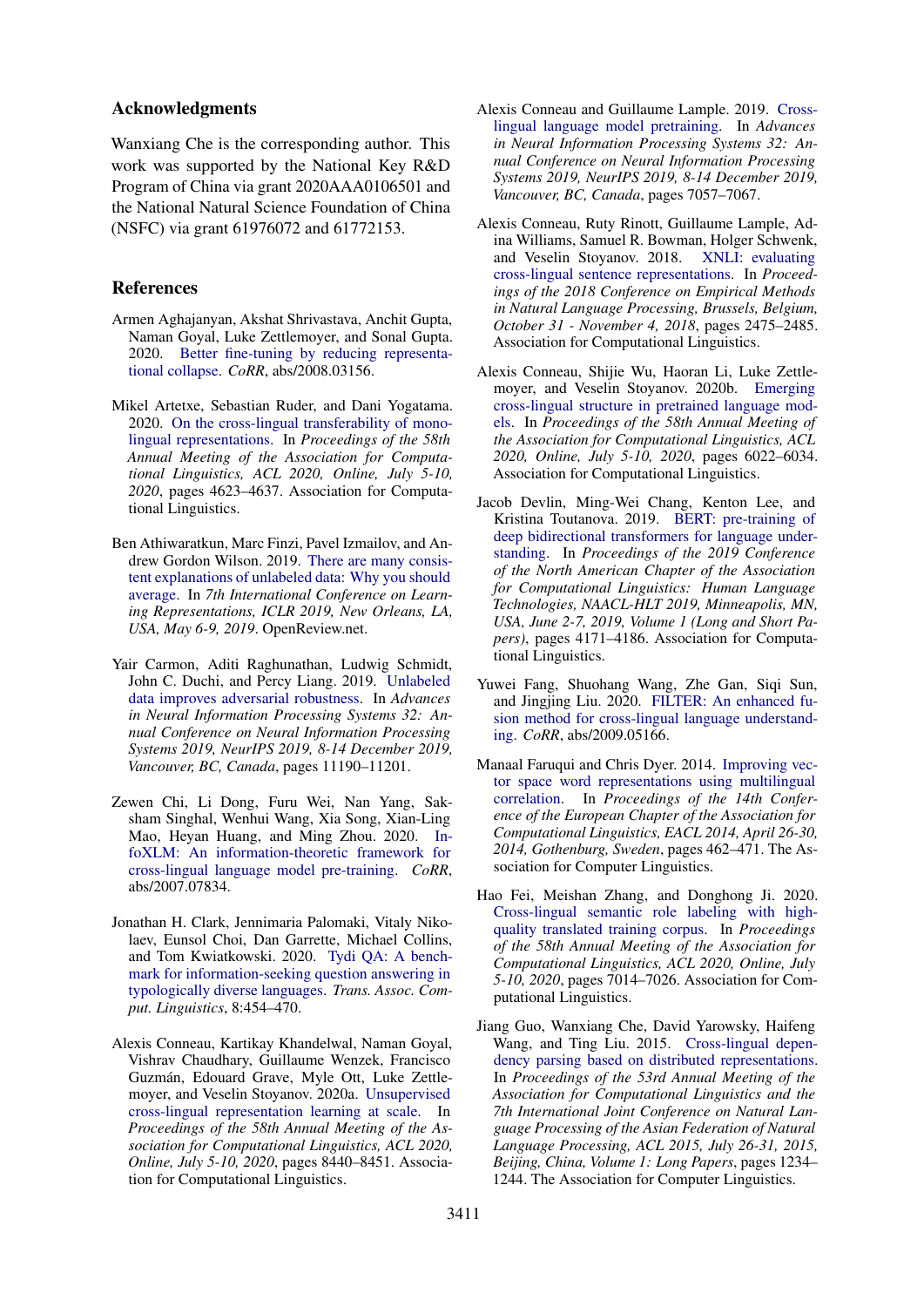- <span id="page-9-3"></span>Junjie Hu, Sebastian Ruder, Aditya Siddhant, Graham Neubig, Orhan Firat, and Melvin Johnson. 2020. [XTREME: A massively multilingual multi](http://proceedings.mlr.press/v119/hu20b.html)[task benchmark for evaluating cross-lingual gener](http://proceedings.mlr.press/v119/hu20b.html)[alisation.](http://proceedings.mlr.press/v119/hu20b.html) In *Proceedings of the 37th International Conference on Machine Learning, ICML 2020, 13- 18 July 2020, Virtual Event*, volume 119 of *Proceedings of Machine Learning Research*, pages 4411– 4421. PMLR.
- <span id="page-9-7"></span>Weihua Hu, Takeru Miyato, Seiya Tokui, Eiichi Matsumoto, and Masashi Sugiyama. 2017. [Learning](http://proceedings.mlr.press/v70/hu17b.html) [discrete representations via information maximiz](http://proceedings.mlr.press/v70/hu17b.html)[ing self-augmented training.](http://proceedings.mlr.press/v70/hu17b.html) In *Proceedings of the 34th International Conference on Machine Learning, ICML 2017, Sydney, NSW, Australia, 6-11 August 2017*, volume 70 of *Proceedings of Machine Learning Research*, pages 1558–1567. PMLR.
- <span id="page-9-8"></span>Haoming Jiang, Pengcheng He, Weizhu Chen, Xiaodong Liu, Jianfeng Gao, and Tuo Zhao. 2020. [SMART: Robust and efficient fine-tuning for pre](https://www.aclweb.org/anthology/2020.acl-main.197/)[trained natural language models through principled](https://www.aclweb.org/anthology/2020.acl-main.197/) [regularized optimization.](https://www.aclweb.org/anthology/2020.acl-main.197/) In *Proceedings of the 58th Annual Meeting of the Association for Computational Linguistics, ACL 2020, Online, July 5-10, 2020*, pages 2177–2190. Association for Computational Linguistics.
- <span id="page-9-2"></span>Taku Kudo. 2018. [Subword regularization: Improving](https://doi.org/10.18653/v1/P18-1007) [neural network translation models with multiple sub](https://doi.org/10.18653/v1/P18-1007)[word candidates.](https://doi.org/10.18653/v1/P18-1007) In *Proceedings of the 56th Annual Meeting of the Association for Computational Linguistics, ACL 2018, Melbourne, Australia, July 15- 20, 2018, Volume 1: Long Papers*, pages 66–75. Association for Computational Linguistics.
- <span id="page-9-12"></span>Taku Kudo and John Richardson. 2018. [Sentencepiece:](https://doi.org/10.18653/v1/d18-2012) [A simple and language independent subword tok](https://doi.org/10.18653/v1/d18-2012)[enizer and detokenizer for neural text processing.](https://doi.org/10.18653/v1/d18-2012) In *Proceedings of the 2018 Conference on Empirical Methods in Natural Language Processing, EMNLP 2018: System Demonstrations, Brussels, Belgium, October 31 - November 4, 2018*, pages 66–71. Association for Computational Linguistics.
- <span id="page-9-16"></span>Guillaume Lample, Alexis Conneau, Ludovic Denoyer, and Marc'Aurelio Ranzato. 2018. [Unsupervised ma](https://openreview.net/forum?id=rkYTTf-AZ)[chine translation using monolingual corpora only.](https://openreview.net/forum?id=rkYTTf-AZ) In *6th International Conference on Learning Representations, ICLR 2018, Vancouver, BC, Canada, April 30 - May 3, 2018, Conference Track Proceedings*. OpenReview.net.
- <span id="page-9-13"></span>Patrick S. H. Lewis, Barlas Oguz, Ruty Rinott, Sebastian Riedel, and Holger Schwenk. 2020. [MLQA:](https://www.aclweb.org/anthology/2020.acl-main.653/) [evaluating cross-lingual extractive question answer](https://www.aclweb.org/anthology/2020.acl-main.653/)[ing.](https://www.aclweb.org/anthology/2020.acl-main.653/) In *Proceedings of the 58th Annual Meeting of the Association for Computational Linguistics, ACL 2020, Online, July 5-10, 2020*, pages 7315–7330. Association for Computational Linguistics.
- <span id="page-9-9"></span>Xiaodong Liu, Hao Cheng, Pengcheng He, Weizhu Chen, Yu Wang, Hoifung Poon, and Jianfeng Gao. 2020. [Adversarial training for large neural language](http://arxiv.org/abs/2004.08994) [models.](http://arxiv.org/abs/2004.08994) *CoRR*, abs/2004.08994.
- <span id="page-9-18"></span>Fuli Luo, W. Wang, Jiahao Liu, Yijia Liu, Bin Bi, Songfang Huang, Fei Huang, and L. Si. 2020. VECO: Variable encoder-decoder pre-training for cross-lingual understanding and generation. *ArXiv*, abs/2010.16046.
- <span id="page-9-4"></span>Tomas Mikolov, Quoc V. Le, and Ilya Sutskever. 2013. [Exploiting similarities among languages for ma](http://arxiv.org/abs/1309.4168)[chine translation.](http://arxiv.org/abs/1309.4168) *CoRR*, abs/1309.4168.
- <span id="page-9-6"></span>Takeru Miyato, Shin-ichi Maeda, Masanori Koyama, and Shin Ishii. 2019. [Virtual adversarial training:](https://doi.org/10.1109/TPAMI.2018.2858821) [A regularization method for supervised and semi](https://doi.org/10.1109/TPAMI.2018.2858821)[supervised learning.](https://doi.org/10.1109/TPAMI.2018.2858821) *IEEE Trans. Pattern Anal. Mach. Intell.*, 41(8):1979–1993.
- <span id="page-9-15"></span>Joakim Nivre, Rogier Blokland, Niko Partanen, and Michael Rießler. 2018. Universal dependencies 2.2.
- <span id="page-9-14"></span>Xiaoman Pan, Boliang Zhang, Jonathan May, Joel Nothman, Kevin Knight, and Heng Ji. 2017. [Cross](https://doi.org/10.18653/v1/P17-1178)[lingual name tagging and linking for 282 languages.](https://doi.org/10.18653/v1/P17-1178) In *Proceedings of the 55th Annual Meeting of the Association for Computational Linguistics, ACL 2017, Vancouver, Canada, July 30 - August 4, Volume 1: Long Papers*, pages 1946–1958. Association for Computational Linguistics.
- <span id="page-9-17"></span>Jason Phang, Phu Mon Htut, Yada Pruksachatkun, Haokun Liu, Clara Vania, Katharina Kann, Iacer Calixto, and Samuel R. Bowman. 2020. [English](http://arxiv.org/abs/2005.13013) [intermediate-task training improves zero-shot cross](http://arxiv.org/abs/2005.13013)[lingual transfer too.](http://arxiv.org/abs/2005.13013) *CoRR*, abs/2005.13013.
- <span id="page-9-11"></span>Ivan Provilkov, Dmitrii Emelianenko, and Elena Voita. 2020. [BPE-Dropout: Simple and effective subword](https://www.aclweb.org/anthology/2020.acl-main.170/) [regularization.](https://www.aclweb.org/anthology/2020.acl-main.170/) In *Proceedings of the 58th Annual Meeting of the Association for Computational Linguistics, ACL 2020, Online, July 5-10, 2020*, pages 1882–1892. Association for Computational Linguistics.
- <span id="page-9-1"></span>Libo Qin, Minheng Ni, Yue Zhang, and Wanxiang Che. 2020. [CoSDA-ML: Multi-lingual code-switching](https://doi.org/10.24963/ijcai.2020/533) [data augmentation for zero-shot cross-lingual NLP.](https://doi.org/10.24963/ijcai.2020/533) In *Proceedings of the Twenty-Ninth International Joint Conference on Artificial Intelligence, IJCAI 2020*, pages 3853–3860. ijcai.org.
- <span id="page-9-0"></span>Jasdeep Singh, Bryan McCann, Nitish Shirish Keskar, Caiming Xiong, and Richard Socher. 2019. [XLDA:](http://arxiv.org/abs/1905.11471) [cross-lingual data augmentation for natural lan](http://arxiv.org/abs/1905.11471)[guage inference and question answering.](http://arxiv.org/abs/1905.11471) *CoRR*, abs/1905.11471.
- <span id="page-9-10"></span>Antti Tarvainen and Harri Valpola. 2017. [Mean teach](https://openreview.net/forum?id=ry8u21rtl)[ers are better role models: Weight-averaged consis](https://openreview.net/forum?id=ry8u21rtl)[tency targets improve semi-supervised deep learning](https://openreview.net/forum?id=ry8u21rtl) [results.](https://openreview.net/forum?id=ry8u21rtl) In *5th International Conference on Learning Representations, ICLR 2017, Toulon, France, April 24-26, 2017, Workshop Track Proceedings*. OpenReview.net.
- <span id="page-9-5"></span>Yuxuan Wang, Wanxiang Che, Jiang Guo, Yijia Liu, and Ting Liu. 2019. [Cross-lingual BERT trans](https://doi.org/10.18653/v1/D19-1575)[formation for zero-shot dependency parsing.](https://doi.org/10.18653/v1/D19-1575) In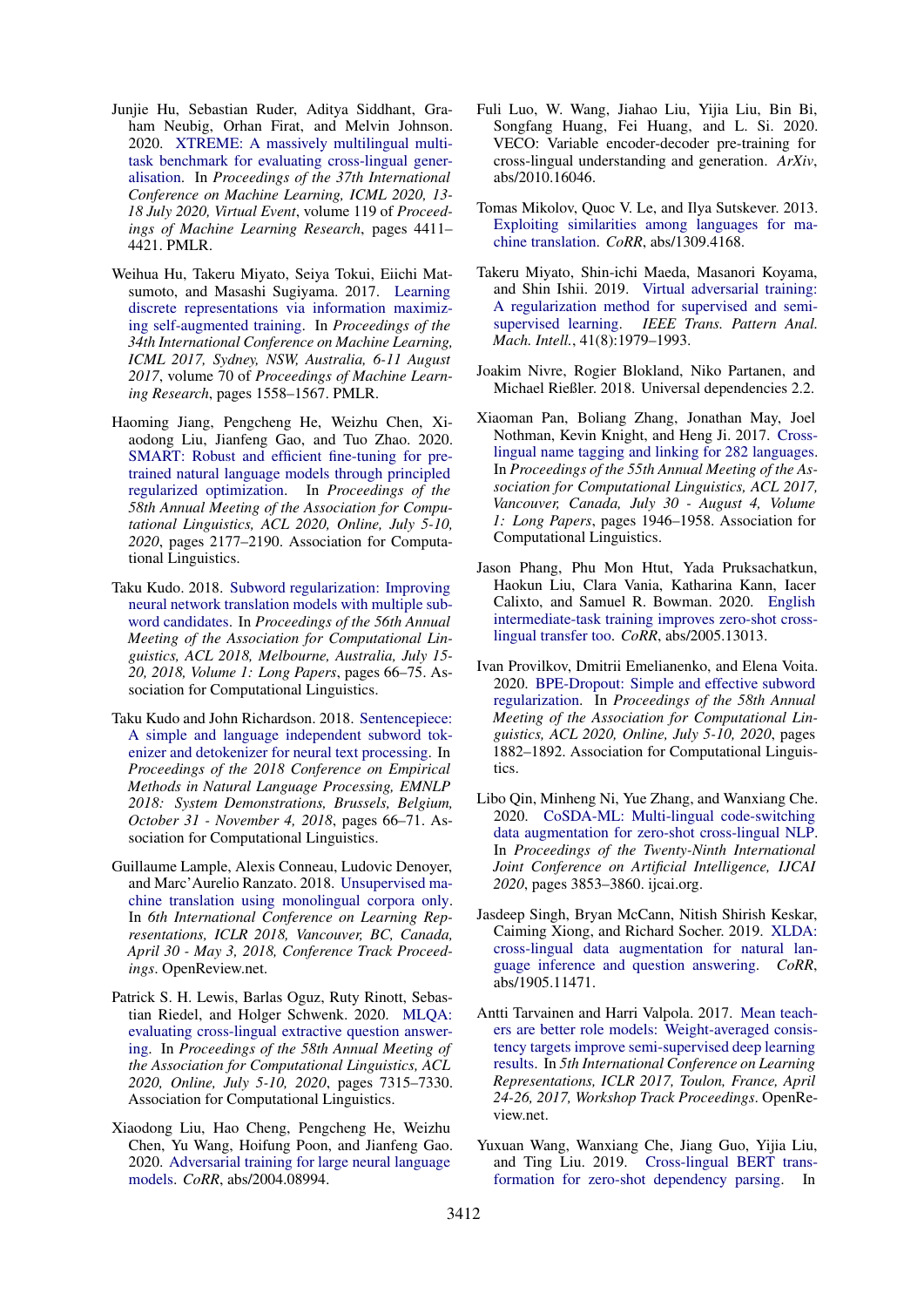*Proceedings of the 2019 Conference on Empirical Methods in Natural Language Processing and the 9th International Joint Conference on Natural Language Processing, EMNLP-IJCNLP 2019, Hong Kong, China, November 3-7, 2019*, pages 5720– 5726. Association for Computational Linguistics.

- <span id="page-10-4"></span>Qizhe Xie, Zihang Dai, Eduard H. Hovy, Thang Luong, and Quoc Le. 2020. [Unsupervised data augmenta](https://proceedings.neurips.cc/paper/2020/hash/44feb0096faa8326192570788b38c1d1-Abstract.html)[tion for consistency training.](https://proceedings.neurips.cc/paper/2020/hash/44feb0096faa8326192570788b38c1d1-Abstract.html) In *Advances in Neural Information Processing Systems 33: Annual Conference on Neural Information Processing Systems 2020, NeurIPS 2020, December 6-12, 2020, virtual*.
- <span id="page-10-0"></span>Ruochen Xu, Yiming Yang, Naoki Otani, and Yuexin Wu. 2018. [Unsupervised cross-lingual transfer of](https://doi.org/10.18653/v1/d18-1268) [word embedding spaces.](https://doi.org/10.18653/v1/d18-1268) In *Proceedings of the 2018 Conference on Empirical Methods in Natural Language Processing, Brussels, Belgium, October 31 - November 4, 2018*, pages 2465–2474. Association for Computational Linguistics.
- <span id="page-10-6"></span>Yinfei Yang, Yuan Zhang, Chris Tar, and Jason Baldridge. 2019. [PAWS-X: A cross-lingual ad](https://doi.org/10.18653/v1/D19-1382)[versarial dataset for paraphrase identification.](https://doi.org/10.18653/v1/D19-1382) In *Proceedings of the 2019 Conference on Empirical Methods in Natural Language Processing and the 9th International Joint Conference on Natural Language Processing, EMNLP-IJCNLP 2019, Hong Kong, China, November 3-7, 2019*, pages 3685– 3690. Association for Computational Linguistics.
- <span id="page-10-3"></span>Mang Ye, Xu Zhang, Pong C. Yuen, and Shih-Fu Chang. 2019. [Unsupervised embedding learning via](https://doi.org/10.1109/CVPR.2019.00637) [invariant and spreading instance feature.](https://doi.org/10.1109/CVPR.2019.00637) In *IEEE Conference on Computer Vision and Pattern Recognition, CVPR 2019, Long Beach, CA, USA, June 16- 20, 2019*, pages 6210–6219. Computer Vision Foundation / IEEE.
- <span id="page-10-1"></span>Meishan Zhang, Yue Zhang, and Guohong Fu. 2019. [Cross-lingual dependency parsing using code-mixed](https://doi.org/10.18653/v1/D19-1092) [treebank.](https://doi.org/10.18653/v1/D19-1092) In *Proceedings of the 2019 Conference on Empirical Methods in Natural Language Processing and the 9th International Joint Conference on Natural Language Processing, EMNLP-IJCNLP 2019, Hong Kong, China, November 3-7, 2019*, pages 997– 1006. Association for Computational Linguistics.
- <span id="page-10-2"></span>Stephan Zheng, Yang Song, Thomas Leung, and Ian J. Goodfellow. 2016. [Improving the robustness of](https://doi.org/10.1109/CVPR.2016.485) [deep neural networks via stability training.](https://doi.org/10.1109/CVPR.2016.485) In *2016 IEEE Conference on Computer Vision and Pattern Recognition, CVPR 2016, Las Vegas, NV, USA, June 27-30, 2016*, pages 4480–4488. IEEE Computer Society.
- <span id="page-10-5"></span>Chen Zhu, Yu Cheng, Zhe Gan, Siqi Sun, Tom Goldstein, and Jingjing Liu. 2020. [FreeLB: Enhanced](https://openreview.net/forum?id=BygzbyHFvB) [adversarial training for natural language understand](https://openreview.net/forum?id=BygzbyHFvB)[ing.](https://openreview.net/forum?id=BygzbyHFvB) In *8th International Conference on Learning Representations, ICLR 2020, Addis Ababa, Ethiopia, April 26-30, 2020*. OpenReview.net.

## Appendix

## A Statistics of XTREME Datasets

| <b>Task</b>           | <b>Dataset</b>                        | <b>Train</b>       | Lang         |
|-----------------------|---------------------------------------|--------------------|--------------|
| Classification        | XNLI                                  | 392K               | 15           |
|                       | PAWS-X                                | 49.4K              | 7            |
| Structured            | <b>POS</b>                            | 21K                | 33           |
| Prediction            | <b>NER</b>                            | 20K                | 40           |
| Question<br>Answering | <b>XQuAD</b><br><b>MLQA</b><br>TyDiQA | 87K<br>87K<br>3.7K | 11<br>7<br>Q |

Table 6: Statistics for the datasets in the XTREME benchmark. we report the number of training examples (|Train|), and the number of languages (|Lang|).

#### B Hyper-Parameters

For XNLI, PAWS-X, POS and NER, we fine-tune 10 epochs. For XQuAD and MLQA, we fine-tune 4 epochs. For TyDiQA-GoldP, we fine-tune 20 epochs and 10 epochs for base and large model, respectively. We select  $\lambda_1$  in [1.0, 2.0, 5.0],  $\lambda_2$ in [0.3, 0.5, 1.0, 2.0, 5.0]. For learning rate, we select in [5e-6, 7e-6, 1e-5, 1.5e-5] for large models,  $[7e-6, 1e-5, 2e-5, 3e-5]$  for base models. We use batch size 32 for all datasets and 10% of total training steps for warmup with a linear learning rate schedule. Our experiments are conducted with a single 32GB Nvidia V100 GPU, and we use gradient accumulation for large-size models. The other hyper-parameters for the two-stage XTUNE training are shown in Table [7](#page-11-0) and Table [8.](#page-11-1)

# C Results for Each Dataset and Language

We provide detailed results for each dataset and language below. We compare our method against XLM-Rlarge for cross-lingual transfer setting, FIL-TER [\(Fang et al.,](#page-8-7) [2020\)](#page-8-7) for translate-train-all setting.

# D How to Select Data Augmentation Strategies in XTUNE

We give instructions on selecting a proper data augmentation strategy depending on the corresponding task.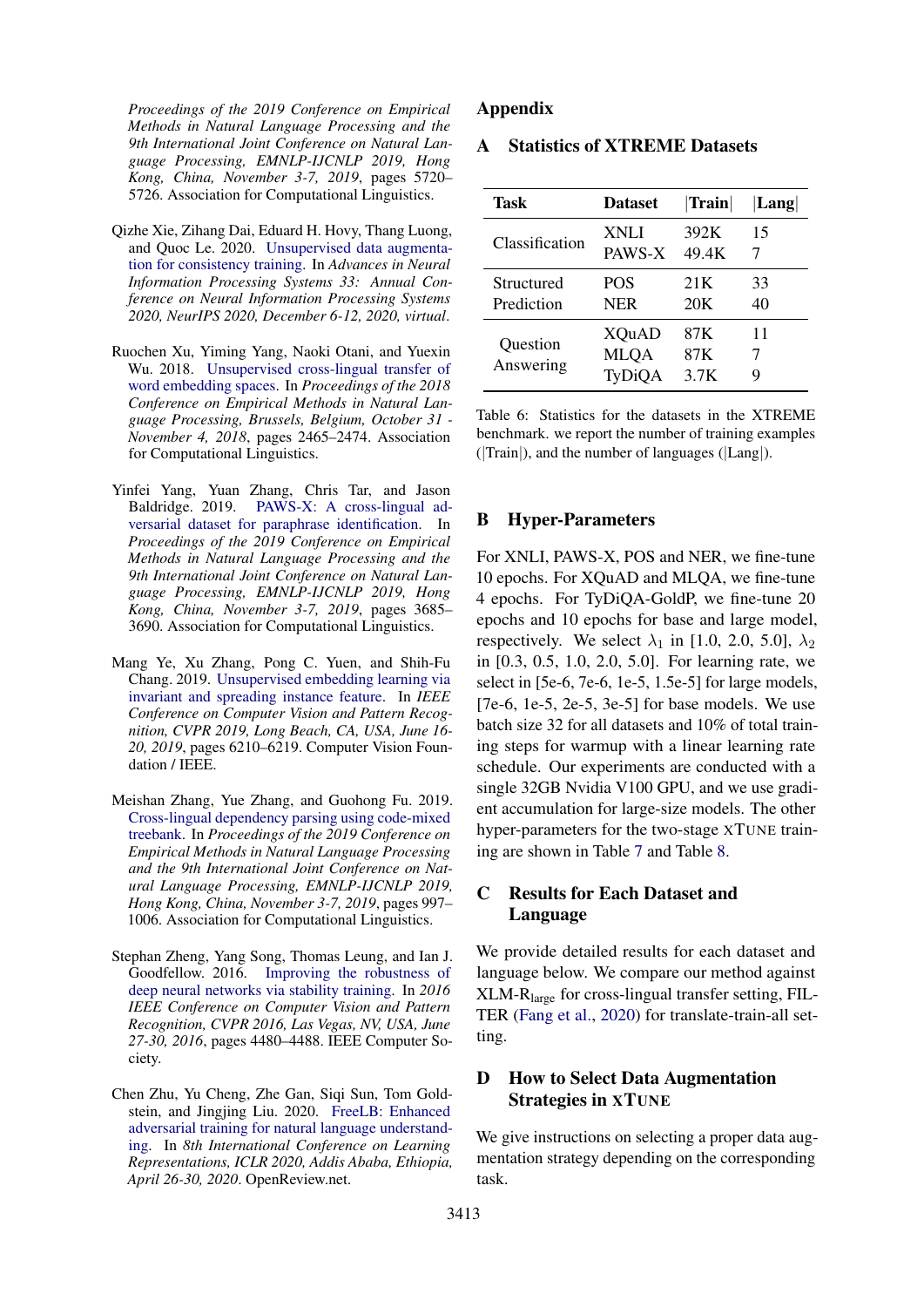<span id="page-11-0"></span>

|                  | Variable        | XNLI            | PAWS-X POS |     | <b>NER</b> | <b>XQuAD</b> | <b>MLQA</b> | <b>TyDiOA</b> |
|------------------|-----------------|-----------------|------------|-----|------------|--------------|-------------|---------------|
| Stage 1          | $\mathcal{A}^*$ | CS              | CS         | SS  | SS         | CS           |             | SS            |
| Stage 2          | А               | CS              | CS         | SS  | SS         | SS           | SS          | SS            |
|                  | $\mathcal{A}'$  | CS <sup>-</sup> | CS         | SS  | SS         | SS           | SS          | SS            |
| Hyper-parameters | $\lambda_1$     | 5.0             | 5.0        | 5.0 | 5.0        | 5.0          | 5.0         | 5.0           |
|                  | $\lambda$ 2     | 5.0             | 2.0        | 0.3 | 5.0        | 5.0          | 5.0         | 5.0           |

Table 7: The best hyper-parameters used for XTUNE under the cross-lingual transfer setting. "SS", "CS", "MT" denote the data augmentation methods: subword sampling, code-switch substitution, and machine translation, respectively.

<span id="page-11-1"></span>

|                  | Variable                   |            | XNLI PAWS-X POS NER XQuAD |            |            |            | <b>MLQA</b> | TyDiQA          |
|------------------|----------------------------|------------|---------------------------|------------|------------|------------|-------------|-----------------|
| Stage 1          | $A^*$                      | MТ         | MT                        | SS         | SS         | CS         | CS          | SS              |
| Stage 2          | $\mathcal{A}'$             | MT<br>MT   | MT<br>MT                  | MT<br>SS   | MT<br>SS   | MТ<br>SS   | MТ<br>SS    | MT<br><b>SS</b> |
| Hyper-parameters | $\lambda_1$<br>$\lambda$ 2 | 5.0<br>1.0 | 5.0<br>1.0                | 5.0<br>0.3 | 5.0<br>1.0 | 5.0<br>0.1 | 5.0<br>0.5  | 5.0<br>0.3      |

Table 8: The best hyper-parameters used for XTUNE under the translate-train-all setting. "SS", "CS", "MT" denote the data augmentation methods subword sampling, code-switch substitution, and machine translation, respectively.

<span id="page-11-2"></span>

| Method                 | Model                                                           | XNLI POS             |                      | <b>MLOA</b>          | Avg.                 |
|------------------------|-----------------------------------------------------------------|----------------------|----------------------|----------------------|----------------------|
|                        | $XLM-Rbase$                                                     | 10.6                 | 20.8                 | 20.3                 | 17.2                 |
| Subword<br>Sampling    | Data Aug.<br>$XTUNE_{\mathcal{R}_1}$<br>$XTUNE_{\mathcal{R}_2}$ | 10.5<br>10.2<br>10.6 | 20.5<br>20.2<br>20.1 | 20.2<br>19.6<br>19.8 | 17.1<br>16.7<br>16.8 |
| Gaussian<br>Noise      | Data Aug.<br>$XTUNE_{\mathcal{R}_1}$<br>$XTUNE_{\mathcal{R}_2}$ | 10.8<br>10.5<br>10.8 | 20.6<br>20.7<br>20.2 | 19.8<br>19.8<br>19.7 | 17.1<br>17.0<br>16.9 |
| Code-<br>Switch        | Data Aug.<br>$XTUNE_{\mathcal{R}_1}$<br>$XTUNE_{\mathcal{R}}$   | 9.2<br>9.1<br>8.8    | 21.1<br>20.7<br>20.2 | 20.5<br>19.4<br>20.0 | 16.9<br>16.4<br>16.3 |
| Machine<br>Translation | Data Aug.<br>$XTUNE_{\mathcal{R}_1}$<br>$XTUNE_{\mathcal{R}_2}$ | 7.2<br>6.9<br>7.2    | 19.6                 | 17.9<br>17.1         | 14.6                 |

Table 9: Cross-lingual transfer gap, i.e., averaged performance drop between English and other languages in zero-shot transfer. A smaller gap indicates better transferability. For MLQA, we report the average of F1-scores and exact match scores.

### D.1 Classification

The two distribution in example consistency  $\mathcal{R}_1$ can always be aligned. Therefore, we recommend using machine translation as data augmentation if the machine translation systems are available. Otherwise, the priority of our data augmentation strategies is code-switch substitution, subword sampling and Gaussian noise.

# D.2 Span Extraction

The two distribution in example consistency  $\mathcal{R}_1$ can not be aligned in translation-pairs. Therefore, it is impossible to use machine translation as data augmentation in example consistency  $\mathcal{R}_1$ . We prefer to use code-switch when applying example consistency  $\mathcal{R}_1$  individually. However, when the training corpus is augmented with translations, since the bilingual dictionaries between arbitrary language pairs may not be available, we recommend using subword sampling in example consistency  $\mathcal{R}_1$ .

## D.3 Sequence Labeling

Similar to span extraction, the two distribution in example consistency  $\mathcal{R}_1$  can not be aligned in translation-pairs. Therefore, we do not use machine translation in example consistency  $\mathcal{R}_1$ . Unlike classification and span extraction, sequence labeling requires finer-grained information and is more sensitive to noise. We found code-switch is worse than subword sampling as data augmentation in both example consistency  $\mathcal{R}_1$  and model consistency  $\mathcal{R}_2$ , it will even degrade performance for certain hyperparameters. Thus we recommend using subword sampling in example consistency  $\mathcal{R}_1$ , and use machine translation to augment the English training corpus if machine translation systems are available, otherwise subword sampling.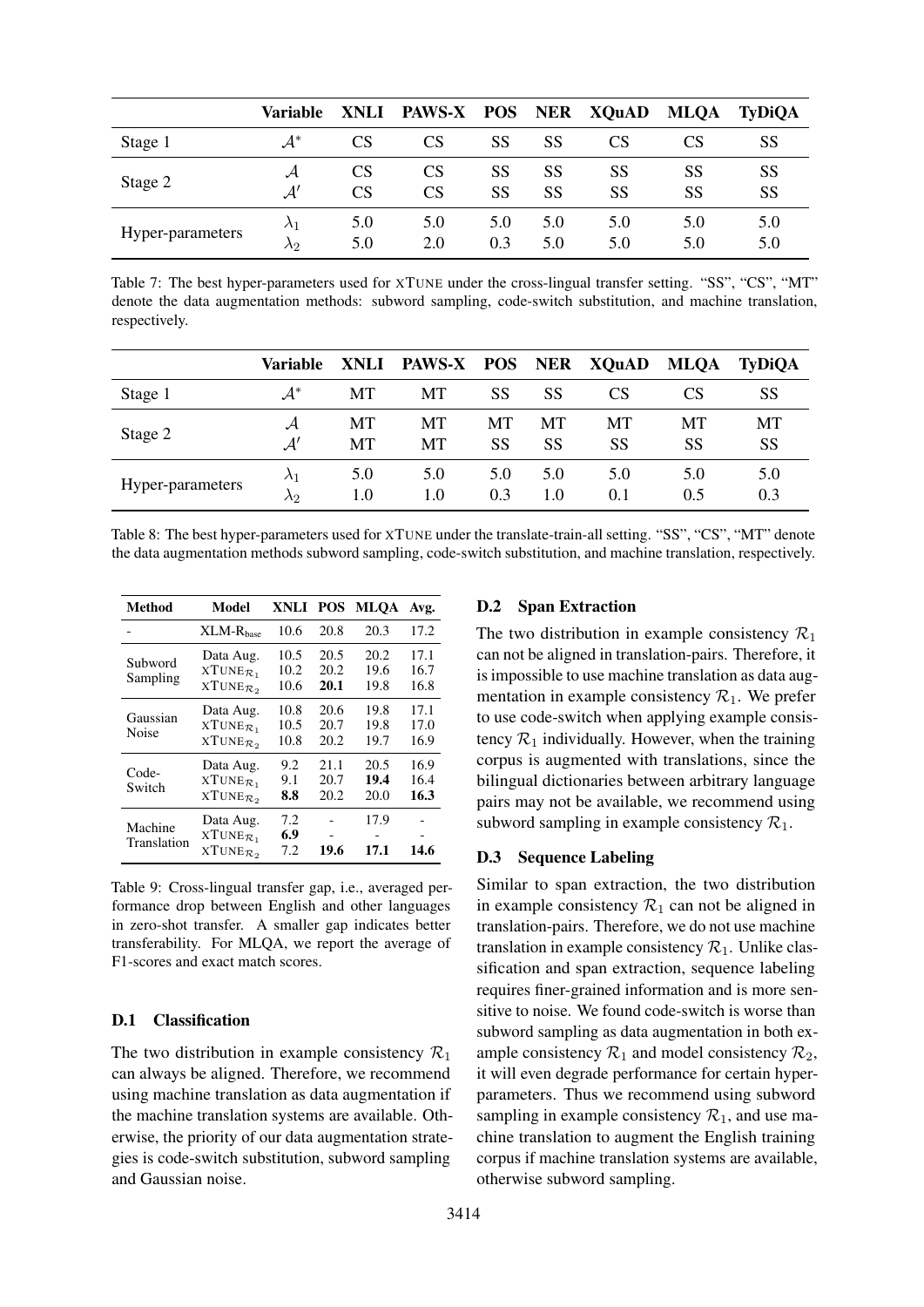# E Cross-Lingual Transfer Gap

As shown in Table [9,](#page-11-2) the cross-lingual transfer gap can be reduced under all four data augmentation strategies. Meanwhile, we observe machine translation and code-switch substitution achieve a smaller cross-lingual transfer gap than the other two data augmentation methods. This suggests the data augmentation methods with cross-lingual knowledge have a greater improvement in crosslingual transferability. Although code-switch significantly reduces the transfer gap on XNLI, the improvement is relatively small on POS and MLQA under the cross-lingual transfer setting, indicating the noisy code-switch substitution will harm the cross-lingual transferability on finer-grained tasks.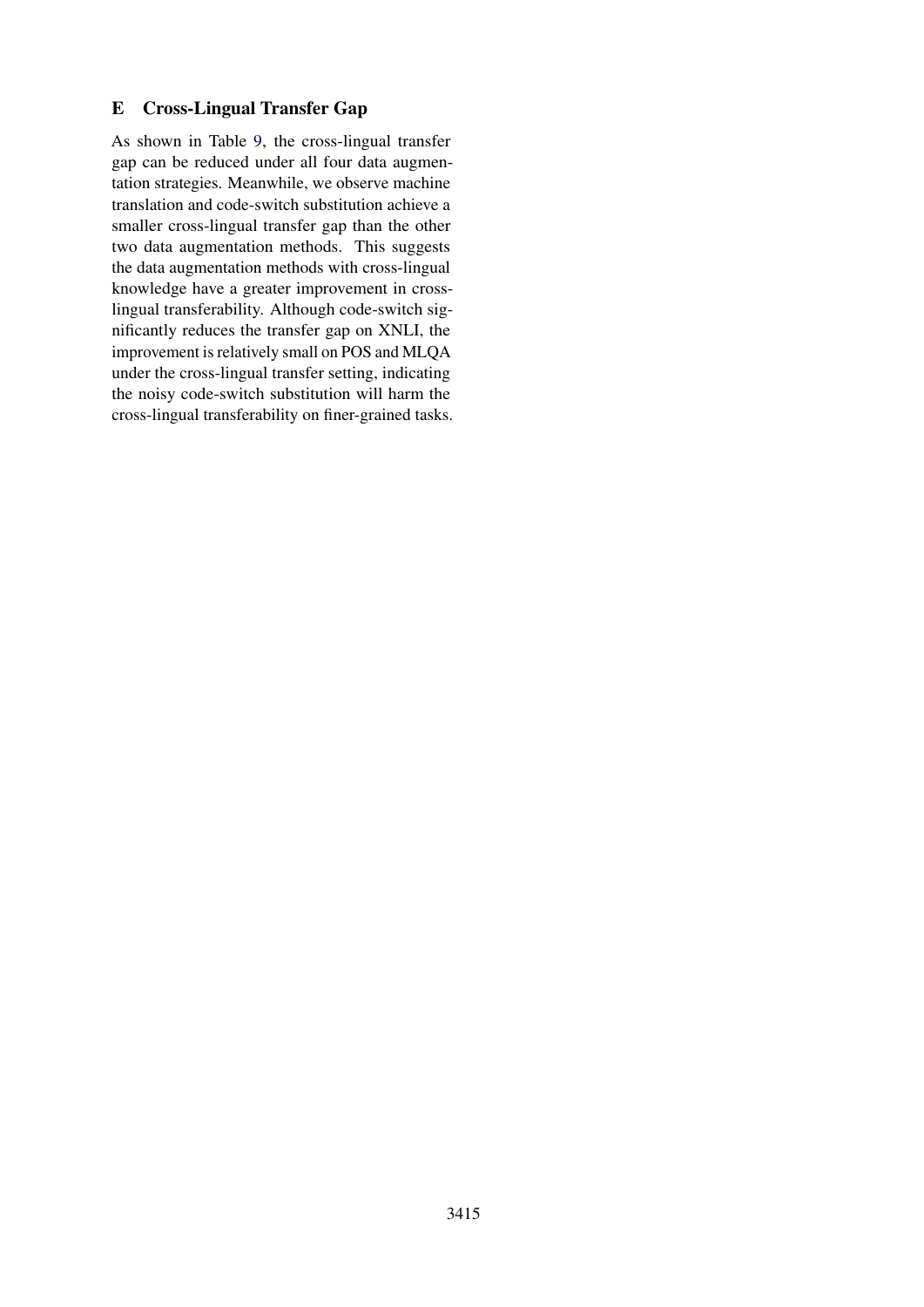| Model                                                                                                 | en           | de           | es           | fr           | 1a           | k0           | zh           | Avg.         |
|-------------------------------------------------------------------------------------------------------|--------------|--------------|--------------|--------------|--------------|--------------|--------------|--------------|
| Cross-lingual-transfer (models are fine-tuned on English training data without translation available) |              |              |              |              |              |              |              |              |
| $XLM-Rlarge$<br><b>XTUNE</b>                                                                          | 94.7<br>96.0 | 89.7<br>92.5 | 90.1<br>92.2 | 90.4<br>92.7 | 78.7<br>84.9 | 79.0<br>84.2 | 82.3<br>86.6 | 86.4<br>89.8 |
| Translate-train-all (translation-based augmentation is available for English training data)           |              |              |              |              |              |              |              |              |
| FILTER (Fang et al., 2020)<br><b>XTUNE</b>                                                            | 95.9<br>96.1 | 92.8<br>92.6 | 93.0<br>93.1 | 93.7<br>93.9 | 87.4<br>87.8 | 87.6<br>89.0 | 89.6<br>88.8 | 91.5<br>91.6 |

Table 10: PAWSX results (accuracy scores) for each language.

| Model                                                                                                                                                              | en | ar | de | el | es | hi                                                                                                                                                                                                                                                 | ru | th | tr. | vi | zh | Avg. |
|--------------------------------------------------------------------------------------------------------------------------------------------------------------------|----|----|----|----|----|----------------------------------------------------------------------------------------------------------------------------------------------------------------------------------------------------------------------------------------------------|----|----|-----|----|----|------|
| Cross-lingual-transfer (models are fine-tuned on English training data without translation available)                                                              |    |    |    |    |    |                                                                                                                                                                                                                                                    |    |    |     |    |    |      |
| $XLM-Rlarge$<br><b>XTUNE</b>                                                                                                                                       |    |    |    |    |    | 86,5/75.7 68,6/49.0 80,4/63.4 79,8/61.7 82,0/63.9 76,7/59.7 80,1/64.3 74,2/62.8 75,9/59.3 79,1/59.0 59,3/50.0 76,6/60.8<br>88.9/78.6 77.1/60.0 83.1/67.2 82.6/66.0 83.0/65.1 77.8/61.8 80.8/64.8 73.5/62.1 77.6/62.0 81.8/62.5 67.7/58.4 79.4/64.4 |    |    |     |    |    |      |
| Translate-train-all (translation-based augmentation is available for English training data)                                                                        |    |    |    |    |    |                                                                                                                                                                                                                                                    |    |    |     |    |    |      |
| FILTER (Fang et al., 2020) 86.4/74.6 79.5/60.7 83.2/67.0 83.0/64.6 85.0/67.9 83.1/66.6 82.8/67.4 79.6/73.2 80.4/64.4 83.8/64.7 79.9/77.0 82.4/68.0<br><b>XTUNE</b> |    |    |    |    |    | 88,8/78.1 79.7/63.9 83.7/68.2 83.0/65.7 84.7/68.3 80.7/64.9 82.2/66.6 81.9/76.1 79.3/65.0 82.7/64.5 81.3/78.0 82.5/69.0                                                                                                                            |    |    |     |    |    |      |

Table 11: XQuAD results (F1/EM scores) for each language.

| Model                                                                                                      | en | ar | de | es | hi | vi | zh                                                                              | Avg. |
|------------------------------------------------------------------------------------------------------------|----|----|----|----|----|----|---------------------------------------------------------------------------------|------|
| Cross-lingual-transfer (models are fine-tuned on English training data without translation available)      |    |    |    |    |    |    |                                                                                 |      |
| $XLM-Rlarge$                                                                                               |    |    |    |    |    |    | 83.5/70.6 66.6/47.1 70.1/54.9 74.1/56.6 70.6/53.1 74.0/52.9 62.1/37.0 71.6/53.2 |      |
| <b>XTUNE</b>                                                                                               |    |    |    |    |    |    | 85.2/72.6 67.9/47.7 72.2/56.8 75.5/57.9 73.2/55.1 75.9/54.7 71.1/48.6 74.4/56.2 |      |
| Translate-train-all (translation-based augmentation is available for English training data)                |    |    |    |    |    |    |                                                                                 |      |
| FILTER (Fang et al., 2020) 84.0/70.8 72.1/51.1 74.8/60.0 78.1/60.1 76.0/57.6 78.1/57.5 70.5/47.0 76.2/57.7 |    |    |    |    |    |    |                                                                                 |      |
| <b>XTUNE</b>                                                                                               |    |    |    |    |    |    | 85.3/72.9 69.7/50.1 72.3/57.3 76.3/58.8 74.0/56.0 76.5/55.9 70.8/48.3 75.0/57.1 |      |

Table 12: MLQA results (F1/EM scores) for each language.

| Model                                                                                                 | en        | hn<br>ar  |           | fi                                                                                                                                                                                                         | id | ko | ru | <b>SW</b> | te | Avg. |  |  |  |  |
|-------------------------------------------------------------------------------------------------------|-----------|-----------|-----------|------------------------------------------------------------------------------------------------------------------------------------------------------------------------------------------------------------|----|----|----|-----------|----|------|--|--|--|--|
| Cross-lingual-transfer (models are fine-tuned on English training data without translation available) |           |           |           |                                                                                                                                                                                                            |    |    |    |           |    |      |  |  |  |  |
| $XLM-Rlarge$<br><b>XTUNE</b>                                                                          |           |           |           | 71.5/56.8 67.6/40.4 64.0/47.8 70.5/53.2 77.4/61.9 31.9/10.9 67.0/42.1 66.1/48.1 70.1/43.6 65.1/45.0<br>75.3/63.6 77.4/60.3 72.4/58.4 75.5/60.2 81.5/68.5 68.6/58.3 71.1/48.8 73.3/56.7 78.4/60.1 74.8/59.4 |    |    |    |           |    |      |  |  |  |  |
| Translate-train-all (translation-based augmentation is available for English training data)           |           |           |           |                                                                                                                                                                                                            |    |    |    |           |    |      |  |  |  |  |
| FILTER (Fang et al., 2020)<br><b>XTUNE</b>                                                            | 72.4/59.1 | 72.8/50.8 | 70.5/56.6 | 73.3/57.2 76.8/59.8 33.1/12.3 68.9/46.6 77.4/65.7 69.9/50.4 68.3/50.9<br>73.8/61.6 77.8/60.2 73.5/61.1 77.0/62.2 80.8/68.1 66.9/56.5 72.1/51.9 77.9/65.3 77.6/60.7 75.3/60.8                               |    |    |    |           |    |      |  |  |  |  |

Table 13: TyDiQA-GolP results (F1/EM scores) for each language.